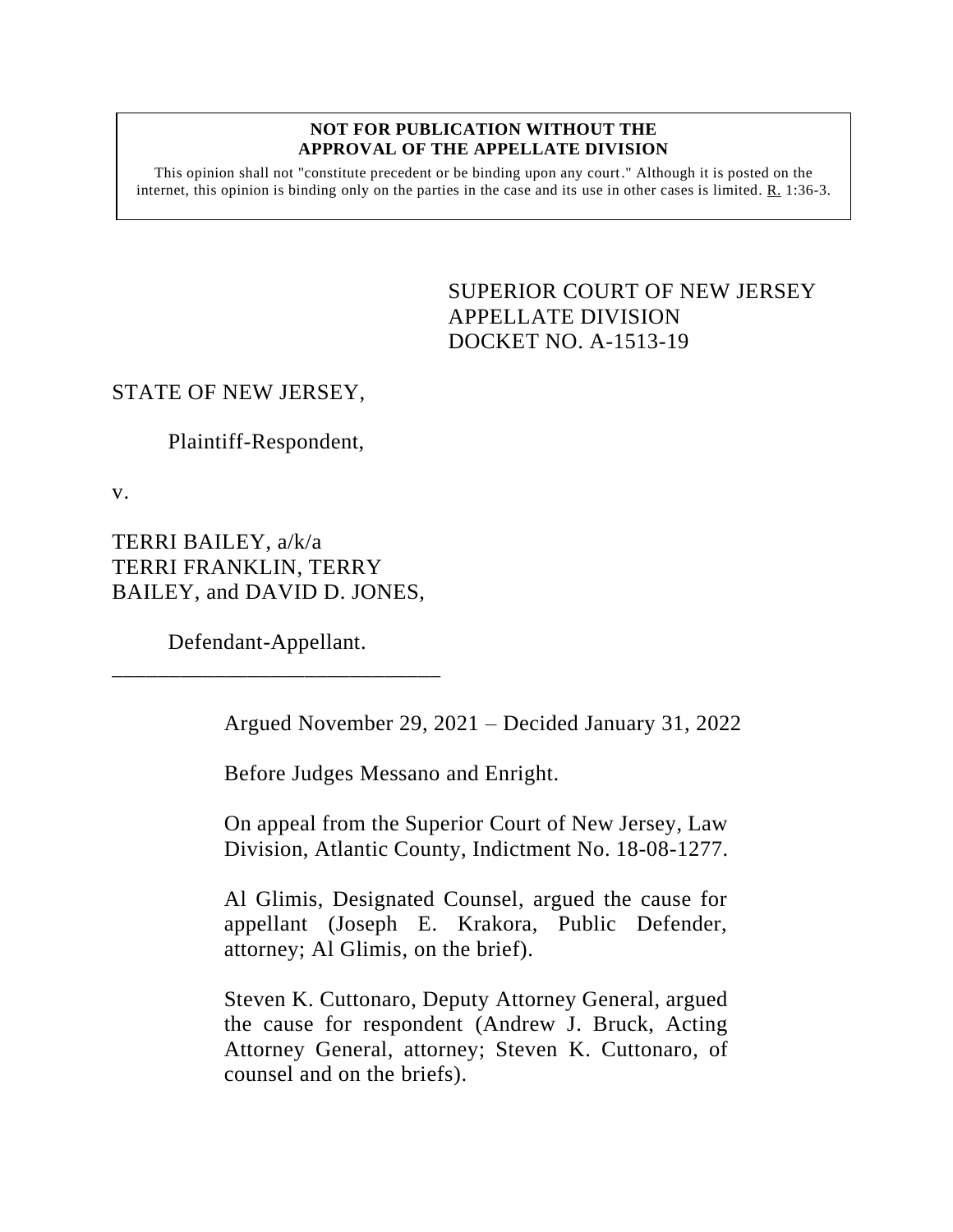Appellant filed a pro se supplemental brief.

#### PER CURIAM

An Atlantic County grand jury returned an indictment charging defendant Terri Bailey with second-degree unlawful possession of a handgun without a permit, N.J.S.A. 2C:39-5(b)(1) (count one); fourth-degree obstructing the administration of law, N.J.S.A. 2C:29-1(a) (count two); fourth-degree resisting arrest, N.J.S.A. 2C:29-2(a)(2) (count three); second-degree certain persons not to possess a firearm, N.J.S.A. 2C:39-7(b) (count four); and first-degree unlawful possession of a handgun by an individual with a prior conviction for a crime enumerated in N.J.S.A.  $2C:43-7.2(d),$ <sup>1</sup> N.J.S.A.  $2C:39-5(j)$  (subsection (j)) (count five). At trial, before the jury was selected, the State dismissed counts one through four without objection.

The jury convicted defendant of the remaining count, and the State moved to sentence him as a persistent offender pursuant to N.J.S.A. 2C:44-3(a). The judge granted the State's motion and sentenced defendant to an extended,

<sup>&</sup>lt;sup>1</sup> N.J.S.A. 2C:43-7.2 is the No Early Release Act, commonly referred to as NERA.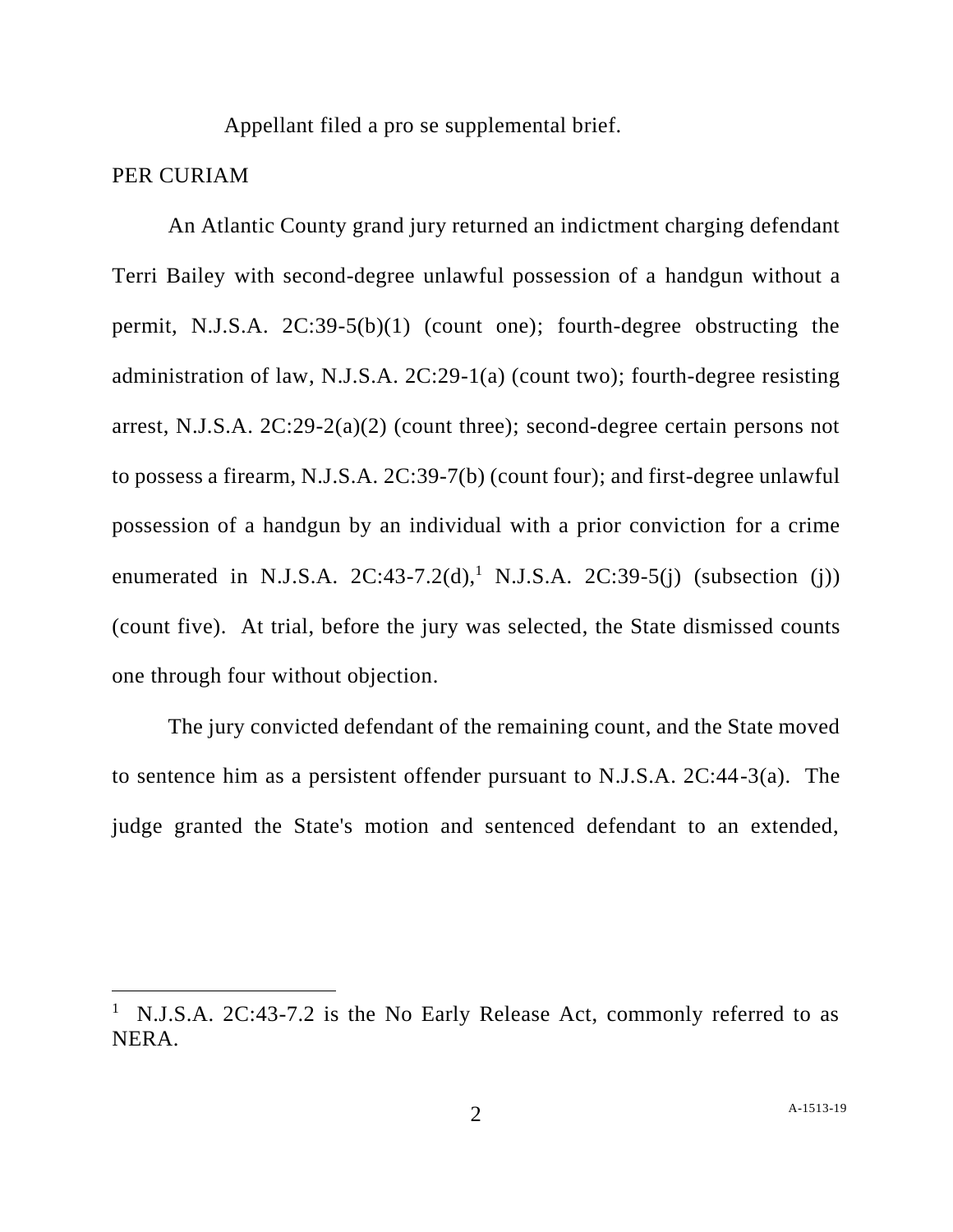twenty-five-year term of imprisonment, with a twelve-and-one-half year period

of parole ineligibility.<sup>2</sup>

Defendant raises the following points for our consideration:

## POINT I

THE REPEATED REFERENCE TO THE UNSANITIZED DETAILS OF MR. BAILEY'S PREDICATE CONVICTION DEPRIVED HIM OF A FAIR TRIAL. (Partially raised below)

# POINT II

# MR. BAILEY'S SENTENCE IS MANIFESTLY EXCESSIVE AND UNDULY PUNITIVE<sup>3</sup>

In a supplemental pro se brief, defendant makes the following arguments:

# POINT ONE

THE DEFENDANT DOES NOT HAVE A PREDICATE NERA CONVICTION AS REQUIRED BY N.J.S.A. 2C:39-5(j), THUS HIS CONVICTION AND SENTENCE VIOLATES THE UNITED STATES CONSTITUTION V, VI, VIII, AND XIV AMENDMENTS, AND THE NEW JERSEY STATE CONSTITUTION ART. 1, PAR. 10[.] (Not raised below)

<sup>&</sup>lt;sup>2</sup> The State also moved pursuant to N.J.S.A. 2C:43-6(c), which mandates an extended term of imprisonment for a defendant convicted of certain Chapter 39 crimes if previously convicted of certain crimes enumerated in N.J.S.A. 2C:44- 3(d). The judge denied this motion, finding subsection (j) was not one of the Chapter 39 crimes enumerated in N.J.S.A. 2C:43-6(c).

<sup>&</sup>lt;sup>3</sup> We omitted the subpoints in defendant's brief.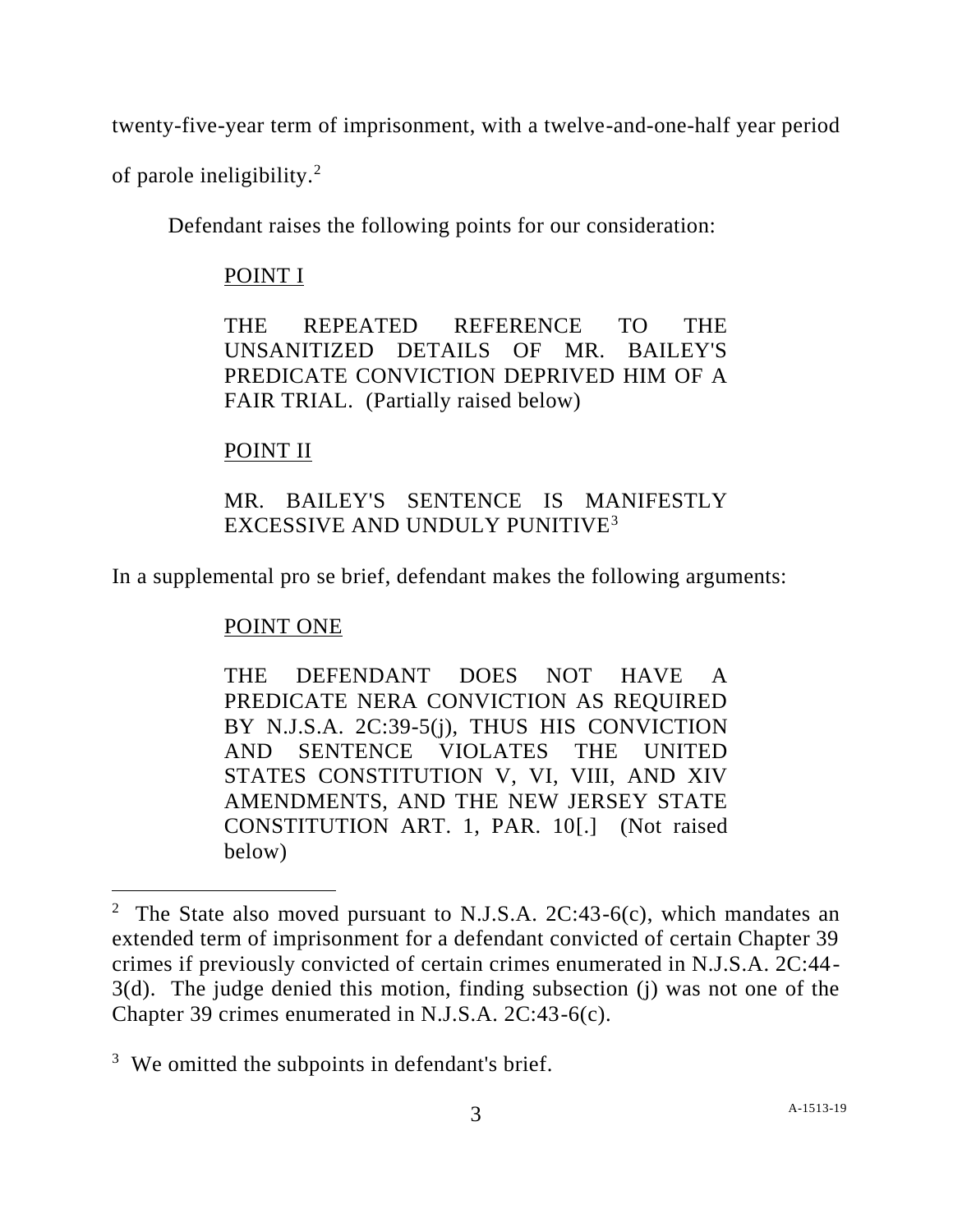## POINT TWO

BECAUSE THE DEFENDANT WAS NOT TRIED OR CONVICTED FOR A VIOLATION OF SUBSECTION (a), (b), (c), or (f) OF N.J.S.A. 2C:39-5(j), WHICH IS A REQUISITE COMPONENT OF THE STATUTE[,] HIS CONVICTION AND SENTENCE SHOULD BE VACATED[.] (Not raised below)

### POINT THREE

THE DEFENDANT WAS DENIED HIS DUE PROCESS RIGHTS TO A FAIR TRIAL BECAUSE SERGEANT MOYNIHAN TESTIFIED THAT A STILL PHOTOGRAPH OF THE PERPETRATOR OBTAINED FROM THE VIDEO SURVEILLANCE FOOTAGE WAS THE DEFENDANT WHEN THE IDENTITY OF THE PERSON WAS A QUESTION SOLELY FOR THE JURY THEREFORE THE CONVICTION SHOULD BE REVERSED[.] (Partially raised below)

### POINT FOUR

THE DEFENDANT WAS DEPRIVED OF EFFECTIVE ASSISTANCE OF TRIAL COUNSEL WHEN SHE ENTERED INTO A STIPULATION THAT CONCEDED THE DEFENDANT'S GUILT TO THE REQUISITE ELEMENTS OF THE CHARGED OFFENSE, AND SHE FAILED TO SUBJECT THE STATE'S CASE TO AN ADVERSARIAL TESTING THEREFORE THE CONVICTION SHOULD BE REVERSED[.] (Not raised below)

We have considered these arguments in light of the record and applicable legal

standards. We affirm defendant's conviction and sentence. However, we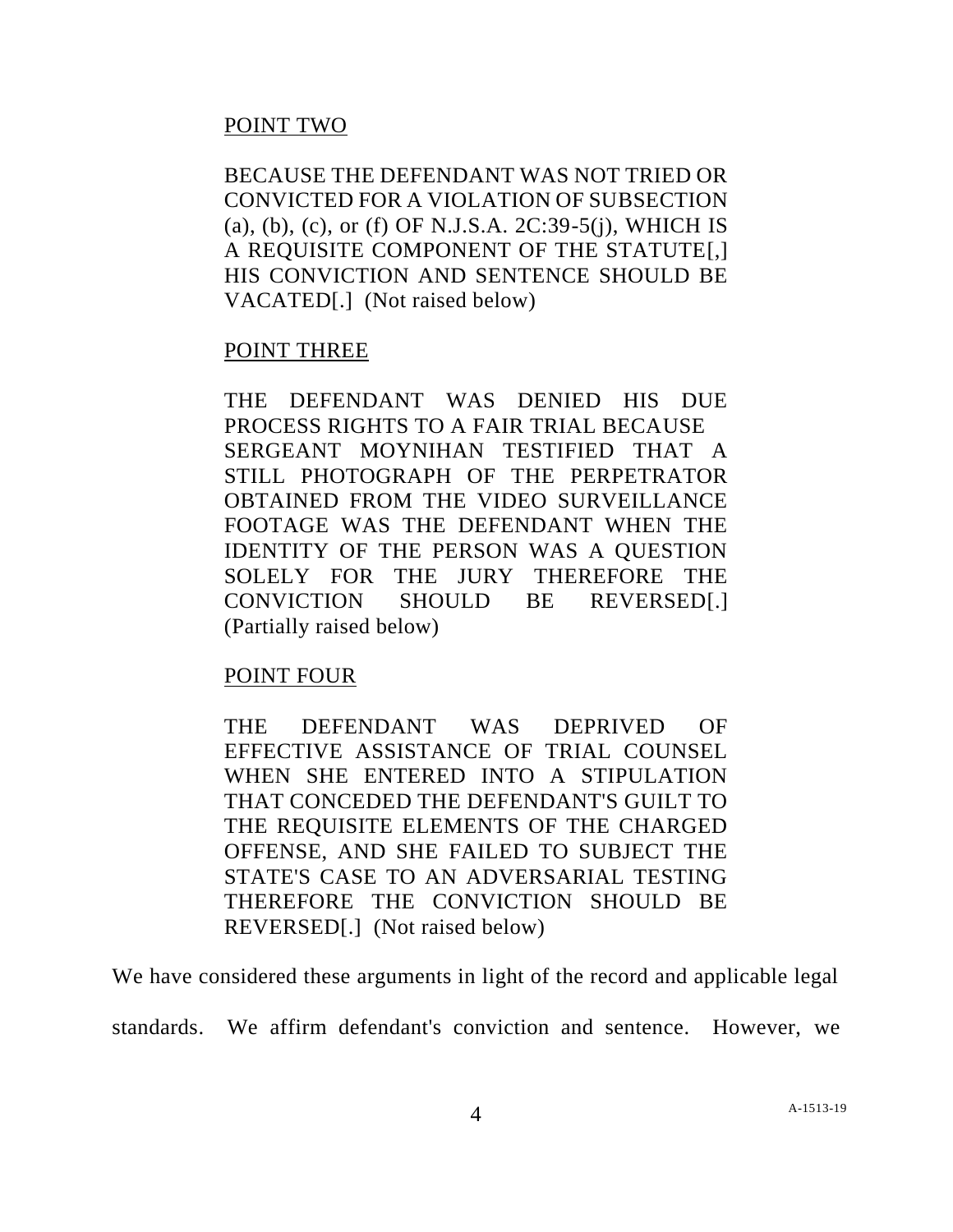remand the matter to the trial court to immediately conduct a hearing on defendant's claim of ineffective assistance of trial counsel.

I.

Before opening statements, the prosecutor and defense counsel advised the judge of two stipulations for her to read to the jury. The parties stipulated defendant "did not have a permit to possess a weapon" on the day in question. The second stipulation was that defendant "ha[d] a prior conviction of [an] enumerated crime in N.J.S.A. 2C:43-7.2, that being kidnapping in the first degree with a date of conviction of November 9th, 1989." The judge asked: "So, you're not going to be introducing any judgment of conviction . . . ?" The prosecutor said she still intended to introduce a redacted version. Defense counsel seemed surprised, stating, "I thought that was the whole point of the stipulation."

Defense counsel told the judge the "certified copy of the judgment of conviction does not delineate the degree of the offense so the stipulation should not either." When the prosecutor pointed out the "degree" was referenced on the second page of the certified copy, defense counsel said she no longer had any objection. Counsel then noted the certified copy contained the "penalties" associated with defendant's sentence, and the prosecutor agreed to redact those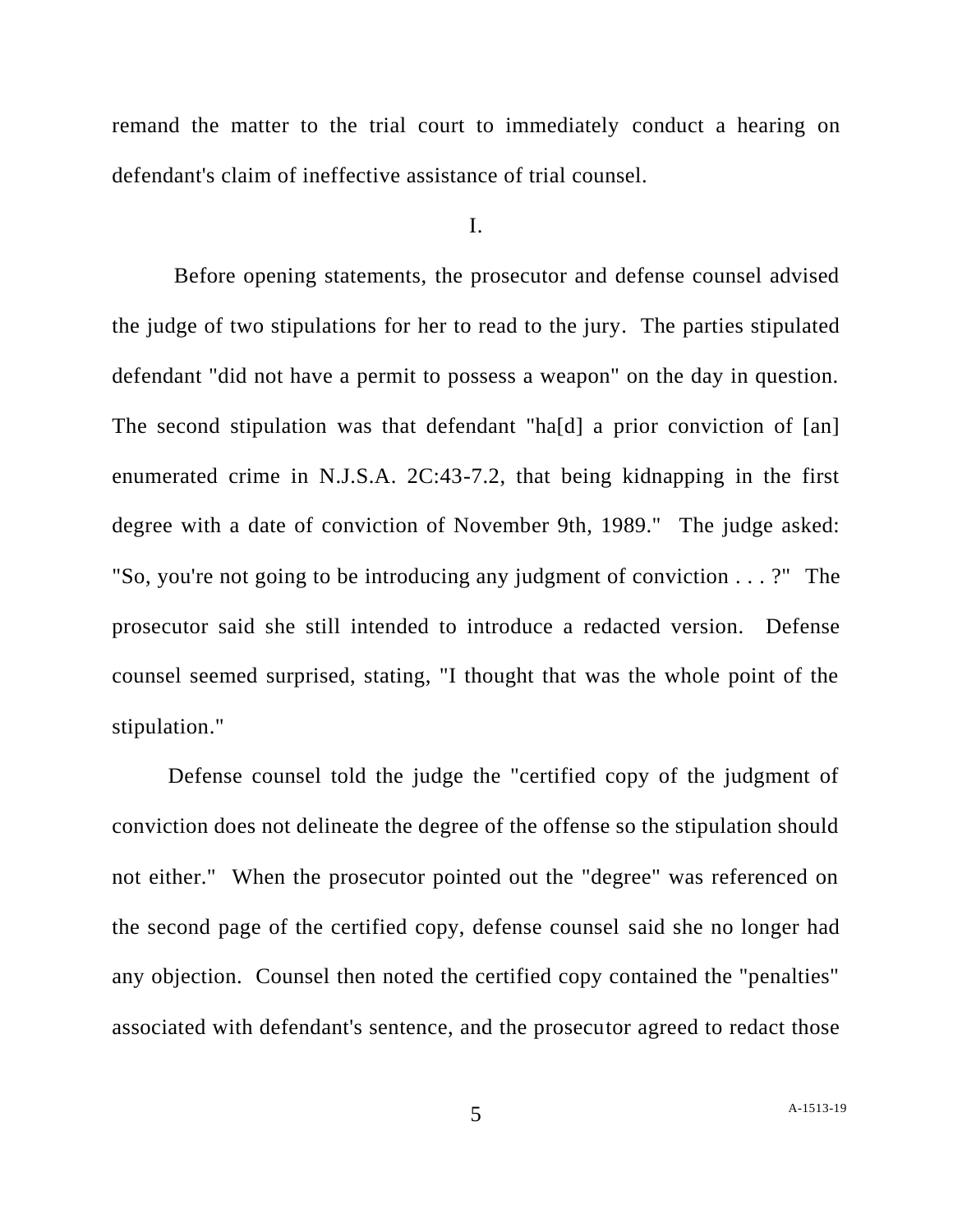from the document. After further colloquy, defense counsel reiterated that she only objected to inclusion of the "fines and penalties page" of the certified judgment of conviction. 4

In her preliminary instructions, the judge told the jury that the parties stipulated defendant was "previously . . . convicted of . . . kidnapping in the first degree with a date of conviction of November 9th, 1989." She also told the jury that it would have "a judgment of conviction which actually will depict the information I just gave you . . . in the jury room for your deliberations." In her opening statement, the prosecutor reiterated defendant's prior conviction was for kidnapping; in her opening statement, defense counsel acknowledged that fact, but told jurors the only relevant issue in the case was identification.

The trial testimony was brief. On March 29, 2018, around 4:52 p.m., Police Officer Thomas Moynihan of the Atlantic City Police Department was dispatched to an address in response to a ShotSpotter alert. While canvassing the area, Moynihan received information that a black male with dreadlocks and a silver car were involved. Moynihan saw three men, one of whom matched the description, near a silver car. At trial, he identified defendant as one of these

<sup>4</sup> Defendant's 1989 judgment of conviction for kidnapping is not in the appellate record.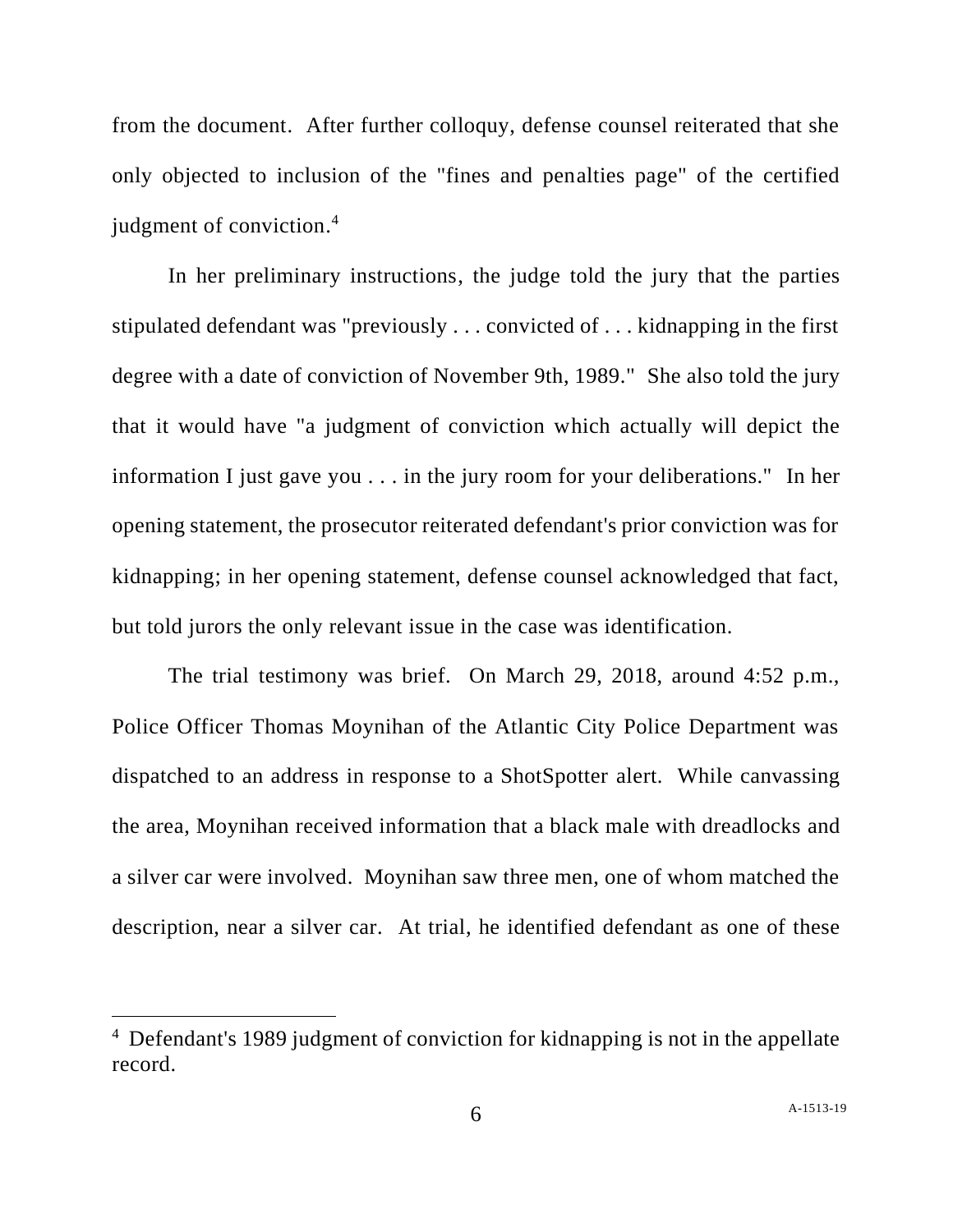men. Moynihan said on that day, defendant was wearing a gray "hoodie" and black and white baseball cap.

Moynihan observed the men "for a few moments" before approaching. He saw defendant "reach around his waistband, around his hoodie pockets," and Moynihan instructed him to remove his hands from his pockets and stop moving. Defendant refused to comply and "took off running." Moynihan followed. During the chase, Moynihan heard "something hit the ground," and another officer who joined the pursuit, Thomas Gilardi, testified that he saw an automatic handgun fall from the fleeing man's waistband. Gilardi's bodycam video footage documented his recovery of the weapon, and the video was played for the jury. The officers lost the suspect who ran through the entrance gate of and into a housing site; they were unable to locate him.

Moynihan reviewed video surveillance footage in the housing site's security booth near the gate, as well as video from a surveillance camera at a nearby school. Moynihan took still photos of the security booth's video, which he identified for the jury as showing defendant. The officer also identified for the jury the school's video footage. It showed Moynihan approaching three men on the sidewalk, the officer patting down one of the men, and one of the other men fleeing down the sidewalk with Moynihan in pursuit.

7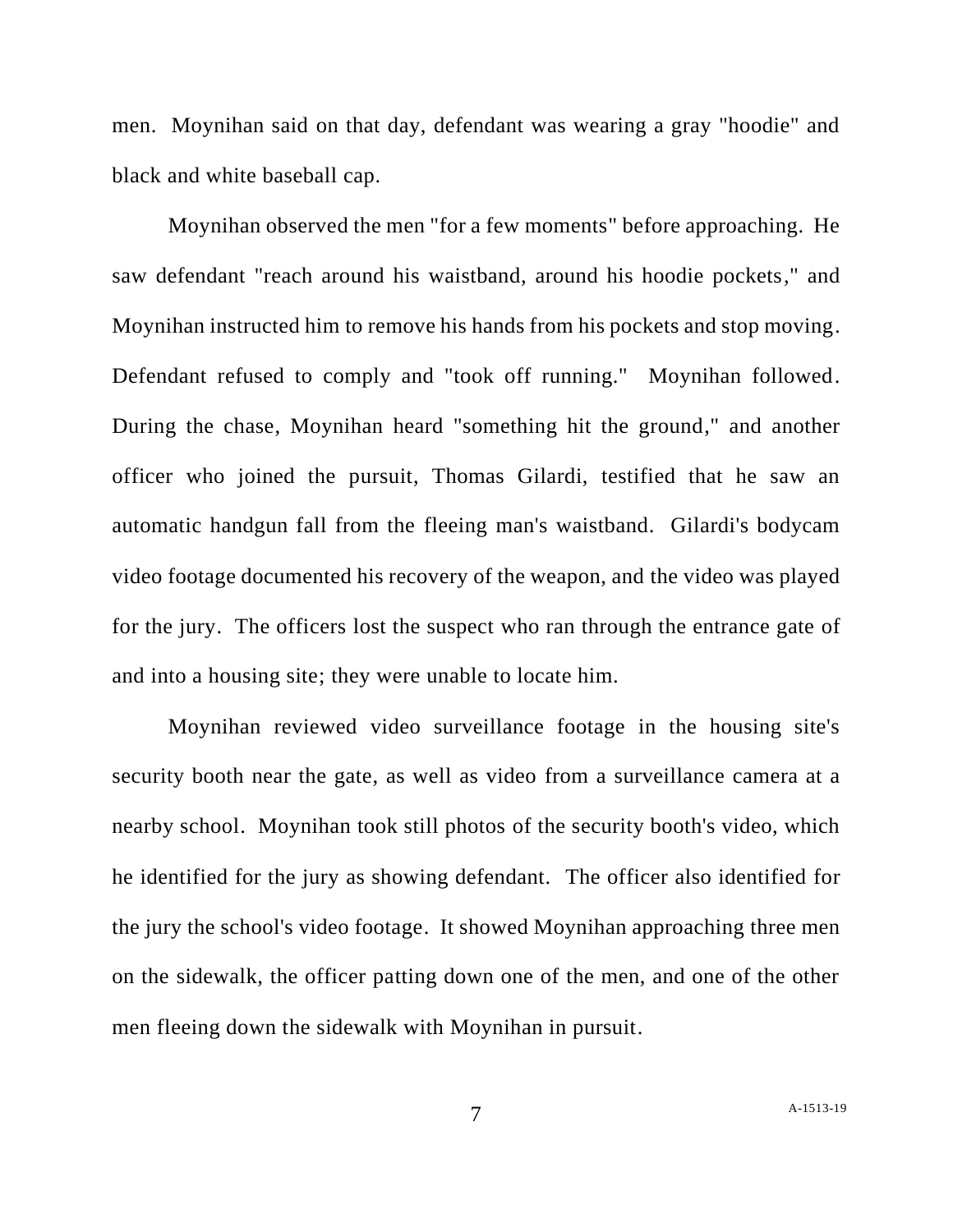About ninety minutes later, after speaking with other officers, Moynihan was able to "put the face" of the person he chased to "the name." Several days later, on April 5, 2018, Detective Ermindo Marsini was on surveillance at a location where he believed defendant might be and arrested him.

Michael Holts testified for the defense. Holts was working as a security guard at the housing site on the day in question. He testified defendant was present at the site before police arrived. Holts said defendant was wearing black and gold clothing emblematic of Holts' favorite football team, the Pittsburgh Steelers, not a gray hoodie like the man depicted in the video and described by Officer Moynihan. Another defense witness, Donette Faulkner lived next door to defendant's mother at the housing site, where Faulkner also worked in the security booth. Faulkner testified that when police arrived to look at the video surveillance footage and were in the security booth with her, defendant was present at the site and walked out of the entrance gate.

In summation, defense counsel argued that defendant was not the person shown in the surveillance videos and not the person Moynihan chased. She only briefly mentioned the predicate offense of kidnapping, noting defendant was a juvenile when convicted of that crime. The prosecutor's summation referenced defendant's kidnapping conviction more frequently, but without particular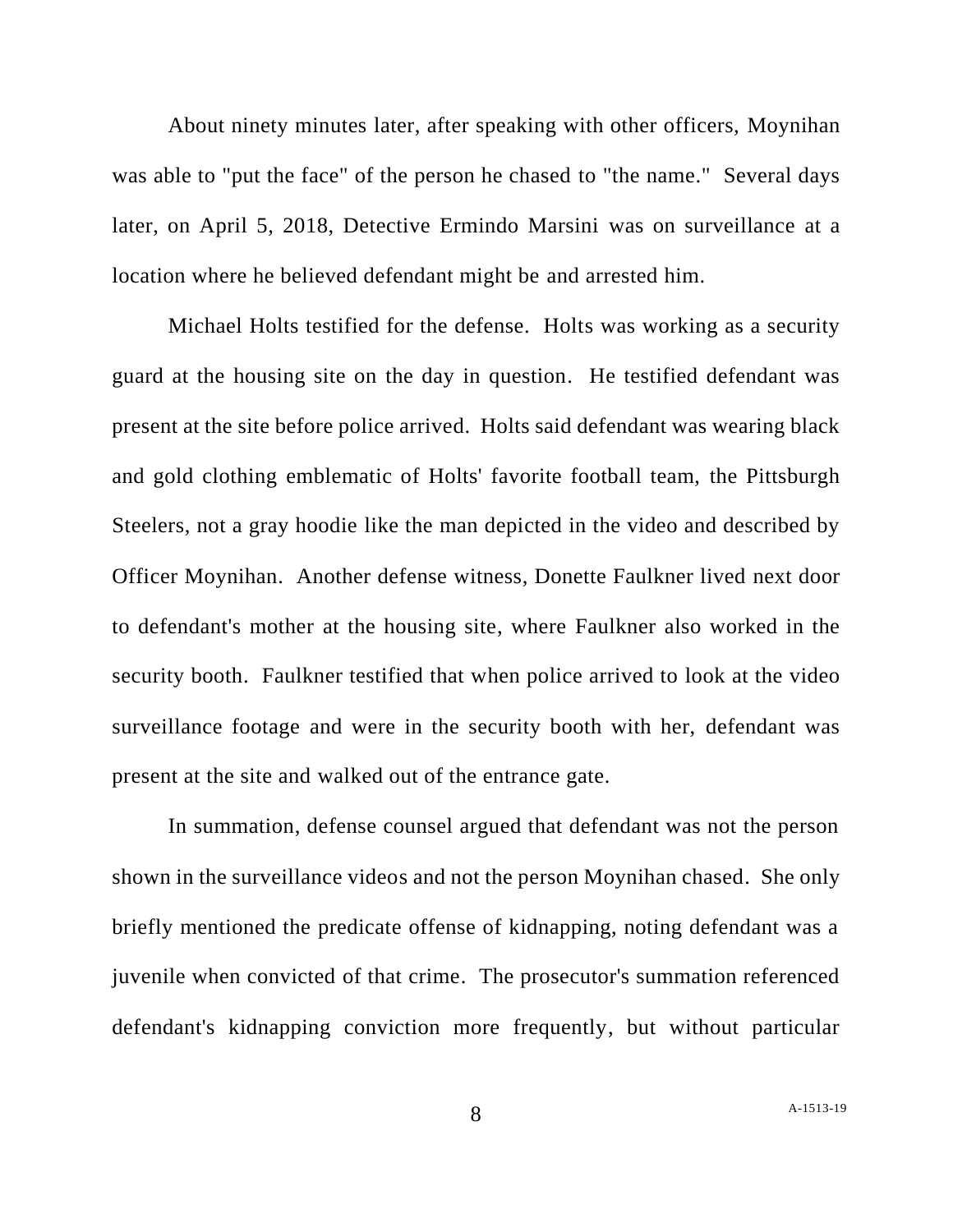emphasis. The judge's final instructions tracked the model charge. See Model Jury Charges (Criminal), "Unlawful Possession of a Handgun Prior NERA Conviction (First Degree) (N.J.S.A. 2C:39-5(j))" (approved June 11, 2018) (the Model Charge). During the charge, the judge told the jury several times that defendant's predicate NERA conviction was kidnapping.

#### II.

Before turning to the arguments raised in Point I of counsel's brief, and Point Four of defendant's pro se brief, we briefly address the remaining points on appeal, none of which merit reversal. Defendant claims he was not previously convicted of a requisite predicate crime under subsection (j) because he was convicted of kidnapping in 1989, before NERA was enacted. In pertinent part, subsection (j) makes it a first-degree crime for anyone previously convicted of a crime listed in subsection (d) of NERA to unlawfully possess a handgun. Subsection (j) does not refer to NERA at all; it only requires that a defendant be previously convicted of a crime listed in N.J.S.A. 2C:43-7.2(d). Defendant was convicted of kidnapping, N.J.S.A. 2C:13-1, a crime enumerated in subsection (d) of NERA. Those facts are undisputed. The argument requires no further discussion. R. 2:11-3(e)(2).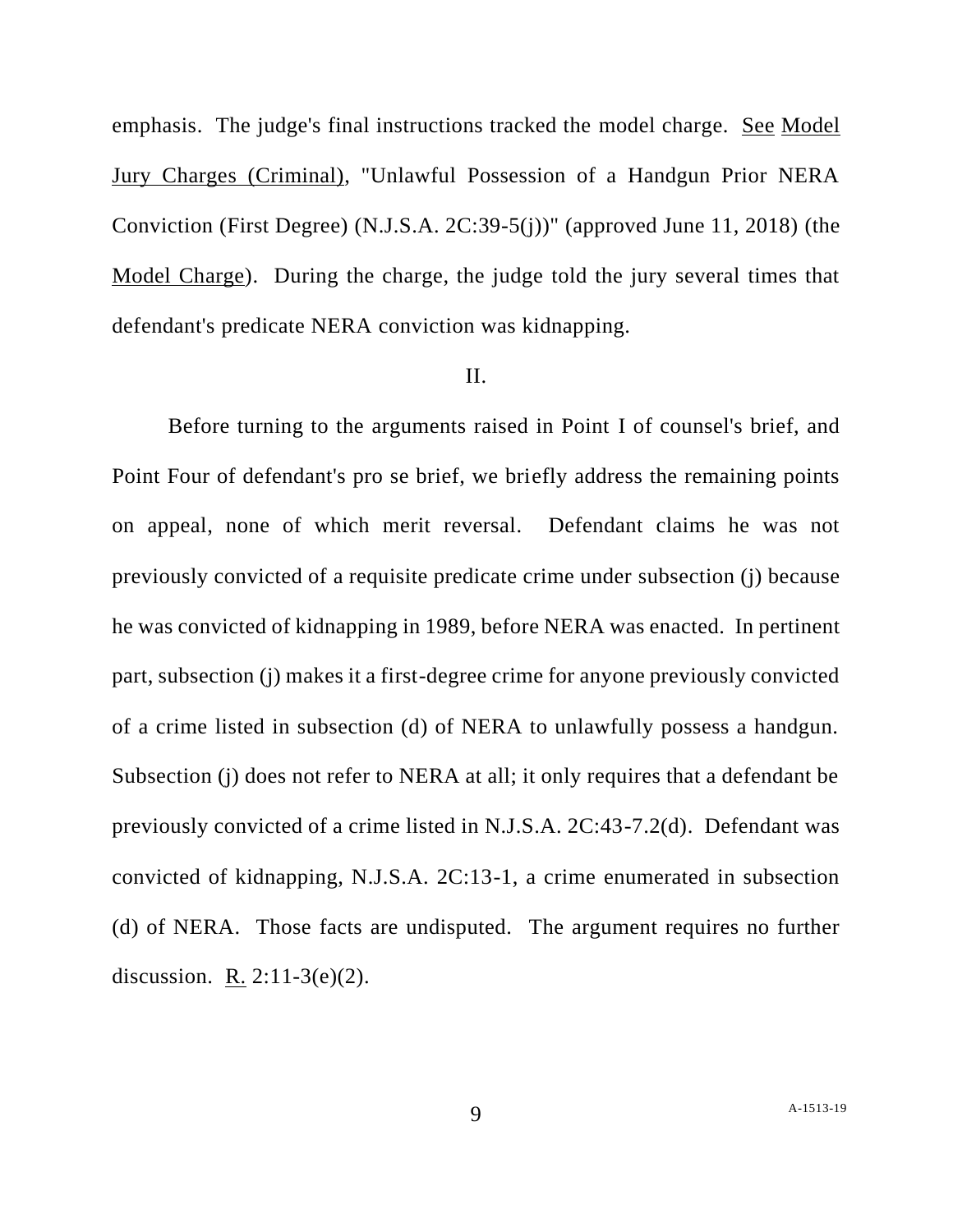Defendant contends the jury never convicted him of unlawful possession of a handgun pursuant to N.J.S.A. 2C:39-5(b), one offense for which a conviction is necessary to prove a violation of subsection (j). Even though the State dismissed count one of the indictment, it introduced proof of all the elements of unlawful possession, and the judge's charge instructed the jury that it must find beyond a reasonable doubt: (1) there was a handgun, (2) defendant knowingly possessed the handgun, (3) defendant did not have a permit to possess the handgun, and (4) defendant had a prior conviction of an enumerated offense under N.J.S.A. 2C:43-7.2(d), in this case, kidnapping. The argument requires no further discussion. R.  $2:11-3(e)(2)$ .

Defendant argues that Moynihan's testimony identifying him as the man in the video stills and surveillance footage was impermissible lay opinion. Because there was no objection, we review the argument for plain error. R.  $2:10-2.$ 

"Lay opinion is admissible 'if it falls within the narrow bounds of testimony that is based on the perception of the witness and that will assist the jury in performing its function.'" State v. Sanchez, 247 N.J. 450, 466 (2021) (quoting State v. Singh, 245 N.J. 1, 14 (2021)). In Sanchez, the Court held the defendant's parole officer "became familiar with defendant's appearance by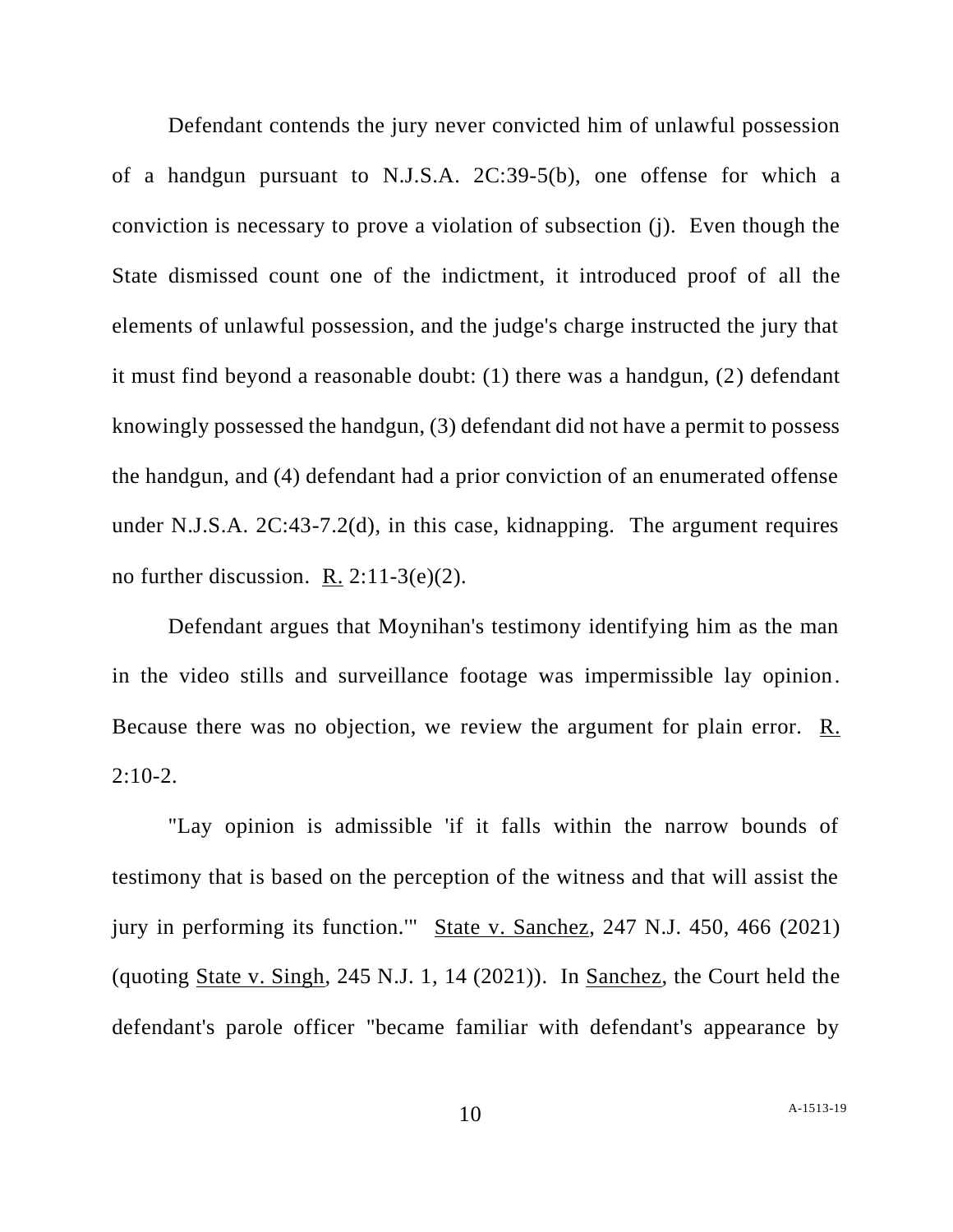meeting with him on more than thirty occasions during his period of parole supervision. Her identification of defendant as the front-seat passenger in the surveillance photograph was 'rationally based on [her] perception,' as N.J.R.E. 701 requires." Id. at 469 (alteration in original). The Court also concluded the parole officer's opinion would assist the jury, because her "contacts with defendant were more than sufficient to enable her to identify him in the surveillance photograph more accurately than a jury could." Id. at 474.

The same is true in this case. Moynihan can be seen in the school surveillance video approaching a group of three men, one of whom he testified was defendant. After being in close proximity with defendant, albeit briefly, Moynihan identified the man seen running away as defendant. Moynihan chased that man, who entered a housing site through a security gate; Moynihan viewed video footage shortly thereafter, taking still photographs of that footage to preserve its images. He testified the man seen in those photographs was defendant, who Moynihan identified in court. There was no error in admitting this testimony.

Lastly, we find no reason to reverse defendant's sentence. An appellate court reviews a sentence "in accordance with a deferential standard." State v. Trinidad, 241 N.J. 425, 453 (2020) (quoting State v. Fuentes, 217 N.J. 57, 70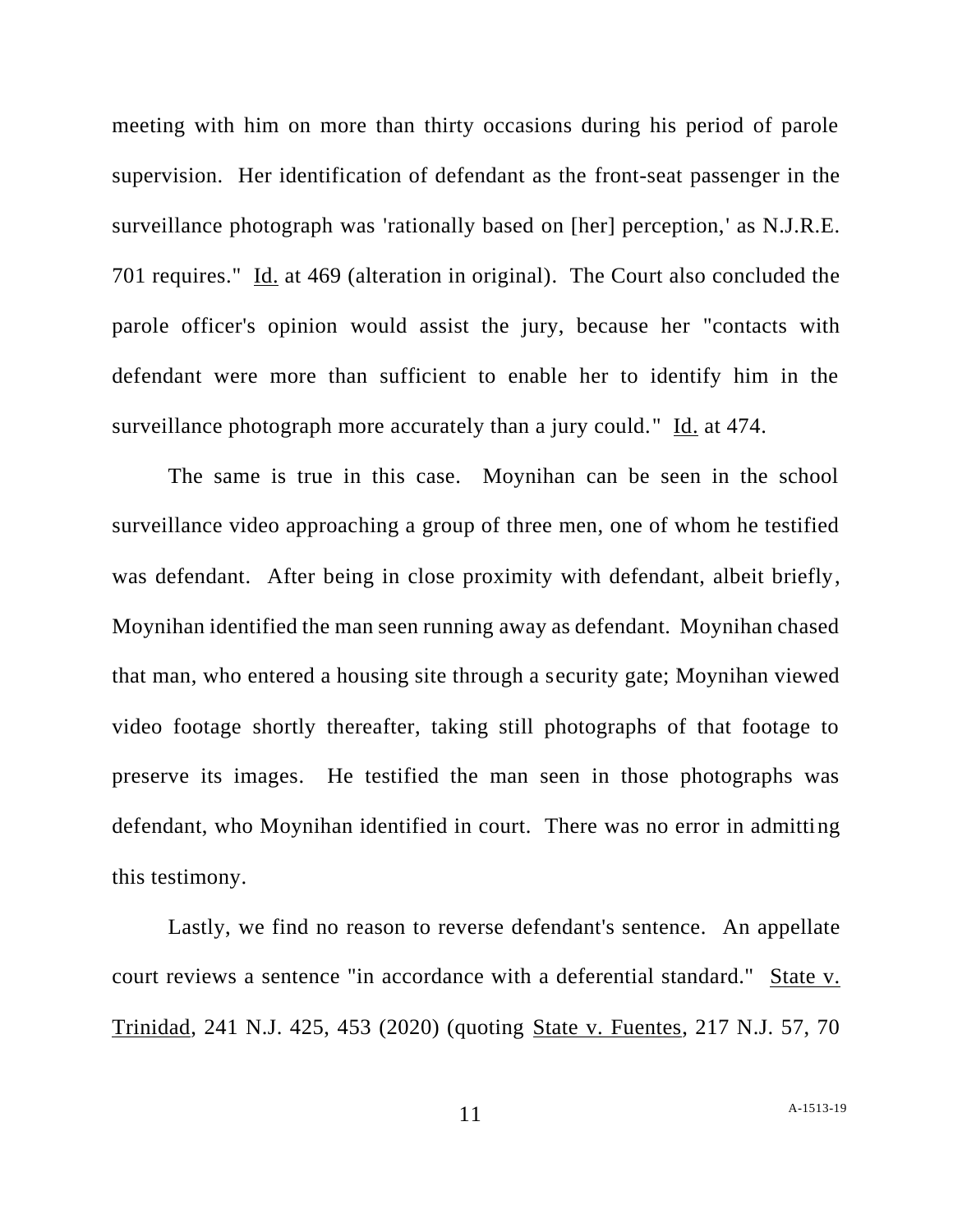(2014)). We defer to the sentencing court's factual findings and should not "second-guess" them. State v. Case, 220 N.J. 49, 65 (2014). An appellate court must affirm a sentence "even if [it] would have arrived at a different result, as long as the trial court properly identifies and balances aggravating and mitigating factors that are supported by competent credible evidence in the record." State v. Grate, 220 N.J. 317, 337 (2015) (quoting State v. Lawless, 214 N.J. 594, 606 (2013)).

The judge found aggravating factors three, six and nine. See N.J.S.A.  $2C:44-1(a)(3)$  (the risk of re-offense); (a)(6) (defendant's prior criminal history); and (a)(9) (the need to deter defendant and others). These were amply supported by evidence in the record, including defendant's prior criminal convictions and history of juvenile delinquency. The judge found no mitigating factors. She concluded the aggravating factors "clearly and substantially outweigh[ed] the non-existing mitigating factors," and, citing State v. Pierce, 188 N.J. 155 (2006), she determined a discretionary extended term was appropriate.

Defendant contends the judge erred in failing to find mitigating factor eleven, N.J.S.A. 2C:44-1(b)(11), that his imprisonment would result in an excessive hardship to his family. However, the judge did consider that factor and concluded while "any type of incarceration by any defendant is a hardship,"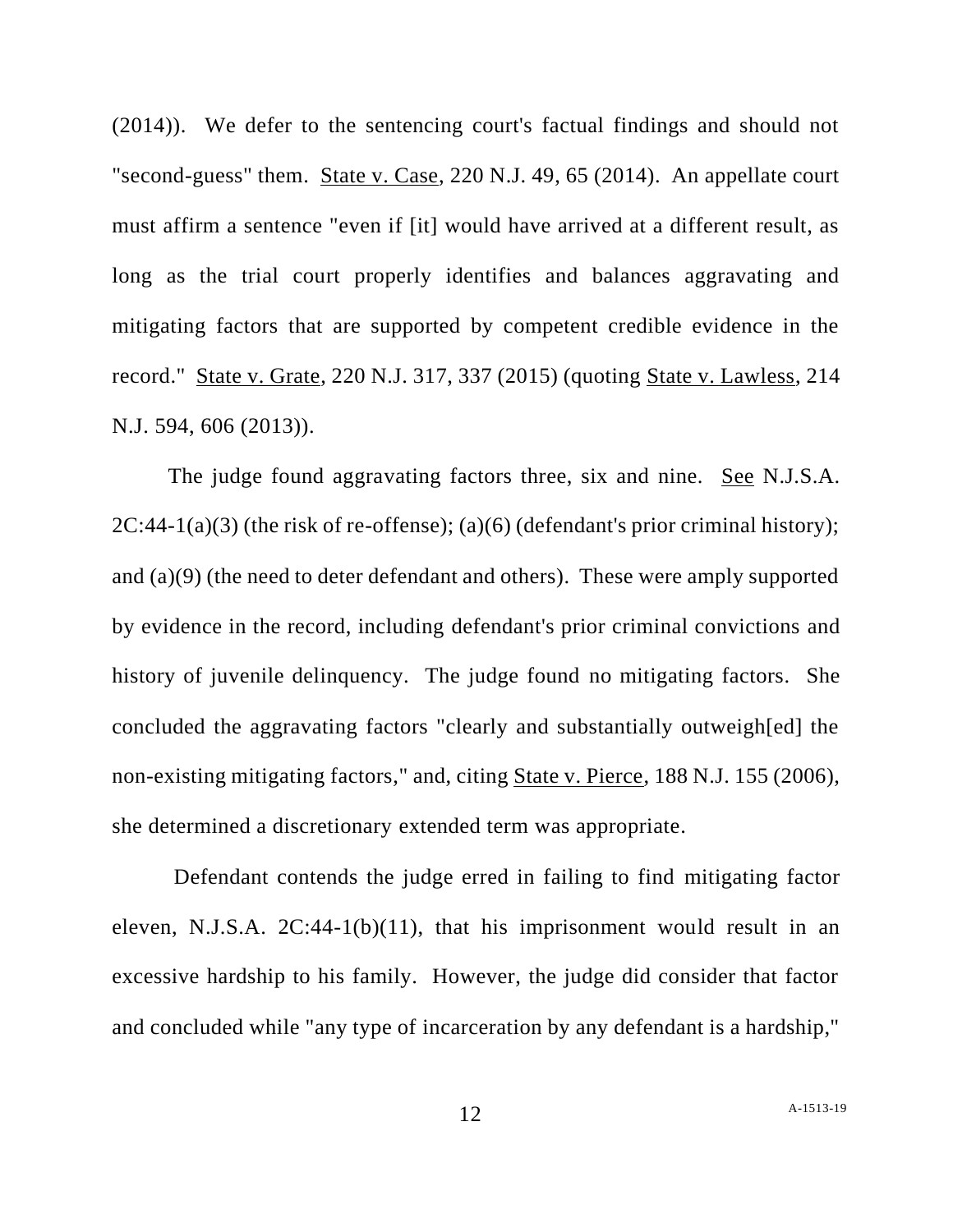there was nothing presented demonstrating a particular hardship in this case. We agree.

While this sentence was harsh, defendant was convicted of a first-degree crime, was indisputably eligible for an extended term as a persistent offender, and the sentence imposed does not shock our judicial conscience. State v. Tillery, 238 N.J. 293, 323 (2019).

#### III.

In Point I, defendant contends it was error to permit the jury to know the "unsanitized details" of his prior conviction. In his pro se brief, defendant contends trial counsel provided ineffective assistance because she stipulated to a prior conviction in the first place and did not put the State to its proofs. The State argues defendant is barred from raising this argument since counsel agreed to the stipulation and admission of the redacted judgment of conviction. Alternatively, the State contends any error was harmless.

We are unaware of any reported case addressing subsection (j), which was enacted in 2013. The statute's structure is similar to the "certain persons" statute, N.J.S.A. 2C:39-7(b)(1), which makes it a second-degree crime for any person previously convicted of certain crimes, including kidnapping, to "purchase[],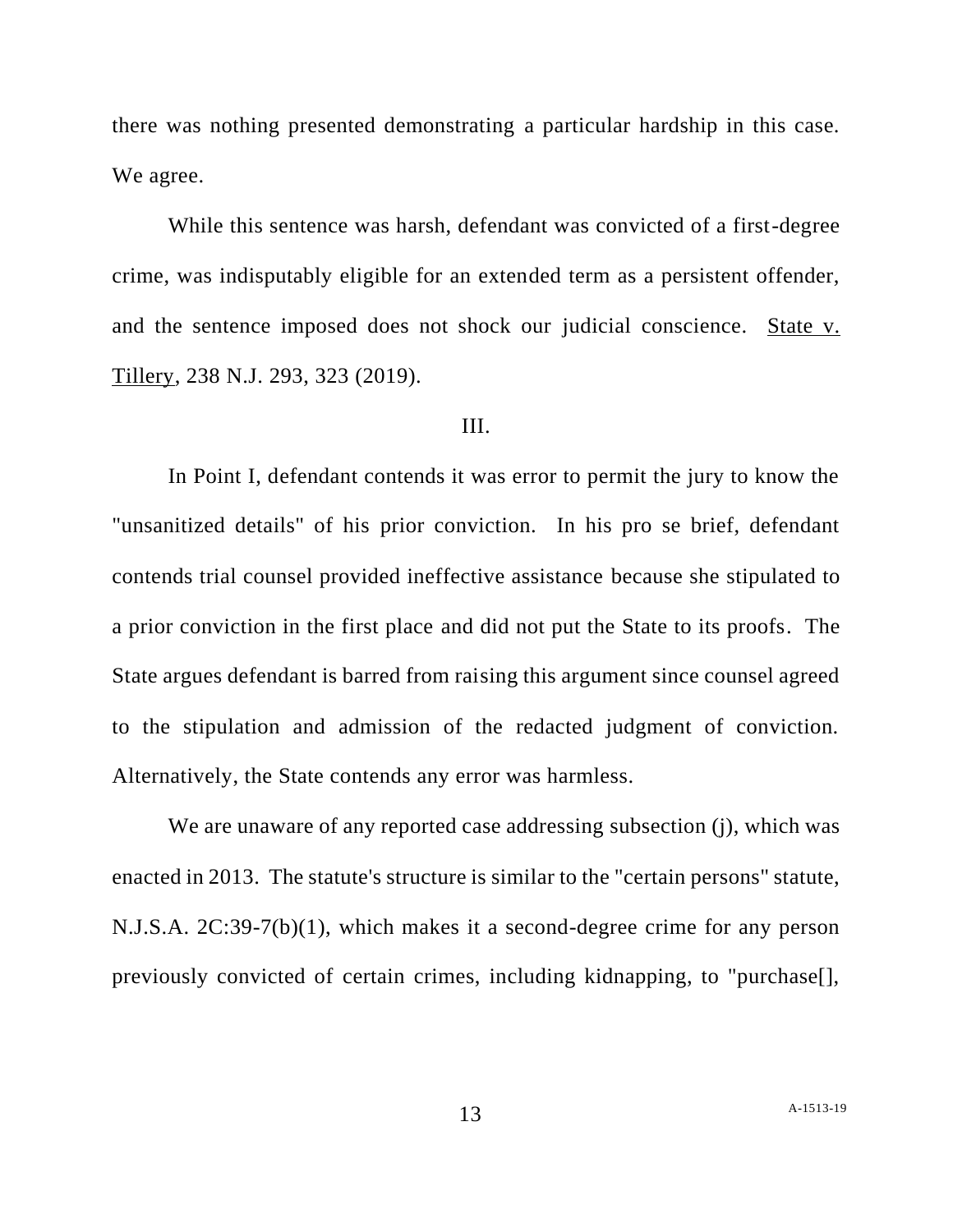own[], possess[] or control[]" a firearm.<sup>5</sup> The model jury charges for both crimes are virtually identical. We therefore look to case law developed under N.J.S.A. 2C:39-7(b)(1) in addressing defendant's arguments.

Frequently, as in this case, a defendant indicted for violating the certain persons statute is also charged in the same indictment for the possessory weapons offense. In those circumstances, the trial must be bifurcated, with the jury first considering guilt as to the possessory offense without being told of the prior predicate conviction. See State v. Ragland, 105 N.J. 189, 194 (1986) ("Severance is customary and presumably automatic where it is requested because of the clear tendency of the proof of the felony conviction to prejudice trial of the separate charge of unlawful possession of a weapon." (emphasis added)). However, in State v. Brown, the Court held that when the State dismisses the possessory offense and tries the defendant solely on the certain persons count, bifurcation is unnecessary. 180 N.J. 572, 582 (2004). Critically, to ameliorate "any potential for prejudice," the Court required "sanitization of the predicate offense." Id. at 584. The Court held: "if defendant stipulates to the offense, the jury need be instructed only that defendant was convicted of a

<sup>5</sup> As noted, defendant was indicted for violating N.J.S.A. 2C:39-7(b) in the dismissed count four of the indictment.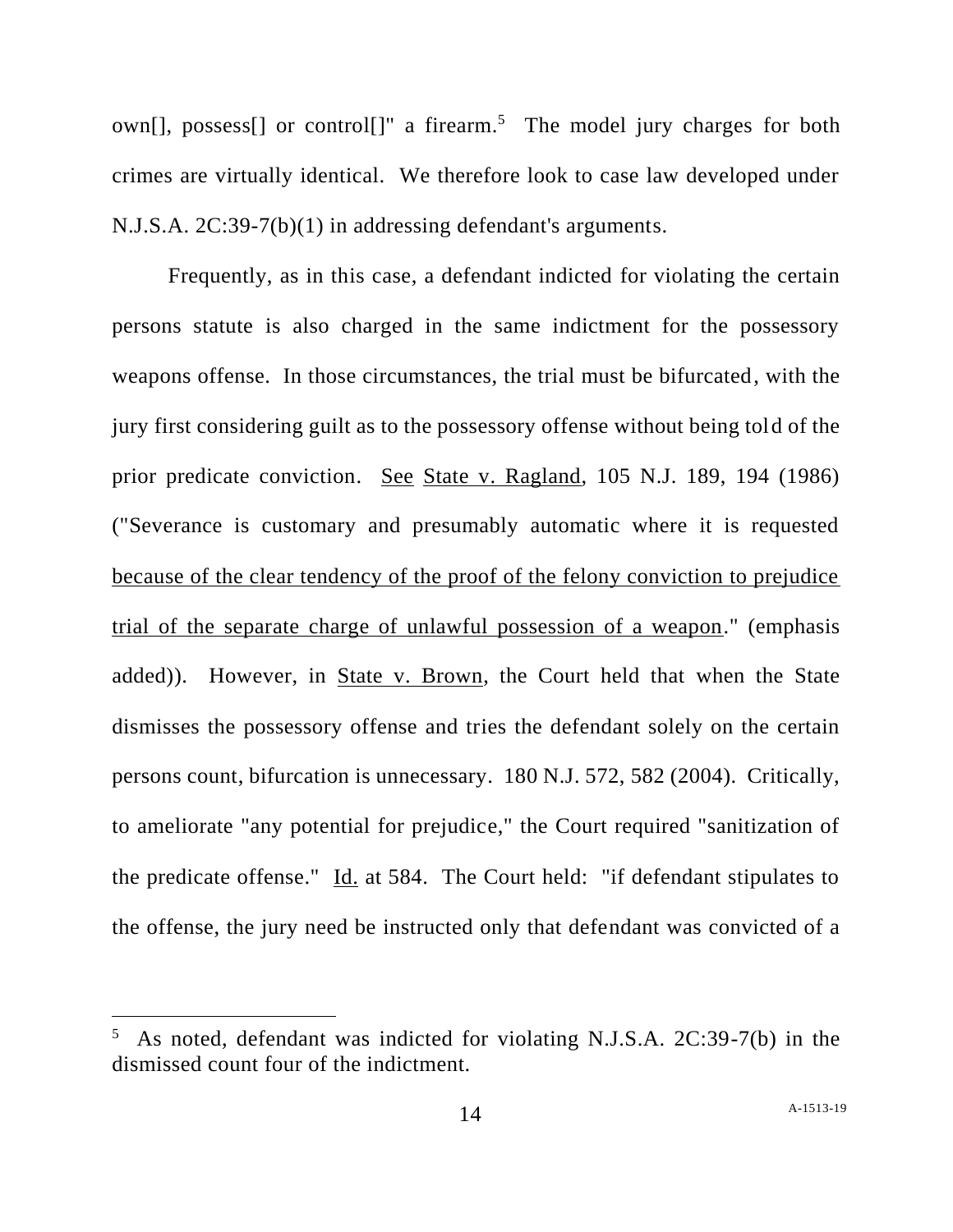predicate offense. If the defendant does not stipulate, then the trial court should

sanitize the offense or offenses and limit the evidence to the date of the

judgment." Id. at 585.

After Brown, the certain persons model charge was amended:

In explaining what crimes are set forth as predicate offenses in N.J.S.A. 2C:39-7(b), the model jury charge further explains how to sanitize the record of a defendant's predicate offense. Specifically, the charge notes:

> Unless the defendant stipulates, the prior crimes should be sanitized. Thus, the trial court should refer to them as crime(s) of the appropriate degree. For example, if the offense were aggravated sexual assault, the court would indicate that defendant previously was convicted of a crime of the first degree. Nothing prevents a defendant, however, from choosing to inform the jury of the name of the prior crime of which he/she was convicted.

[State v. Bailey, 231 N.J. 474, 487 (2018) (quoting Model Jury Charges (Criminal), "Certain Persons Not to Have Any Firearms (N.J.S.A. 2C:39-7(b)(1)" at 1 n.4 (rev. June 13, 2005)).]

In Bailey, the defendant refused to stipulate to the predicate offense, and hewing closely to the guidance in Brown and the model charge, the judge redacted the predicate judgments of conviction "so as to include only the date and degree of each offense." 231 N.J. at 478–79 (2018). On appeal, we found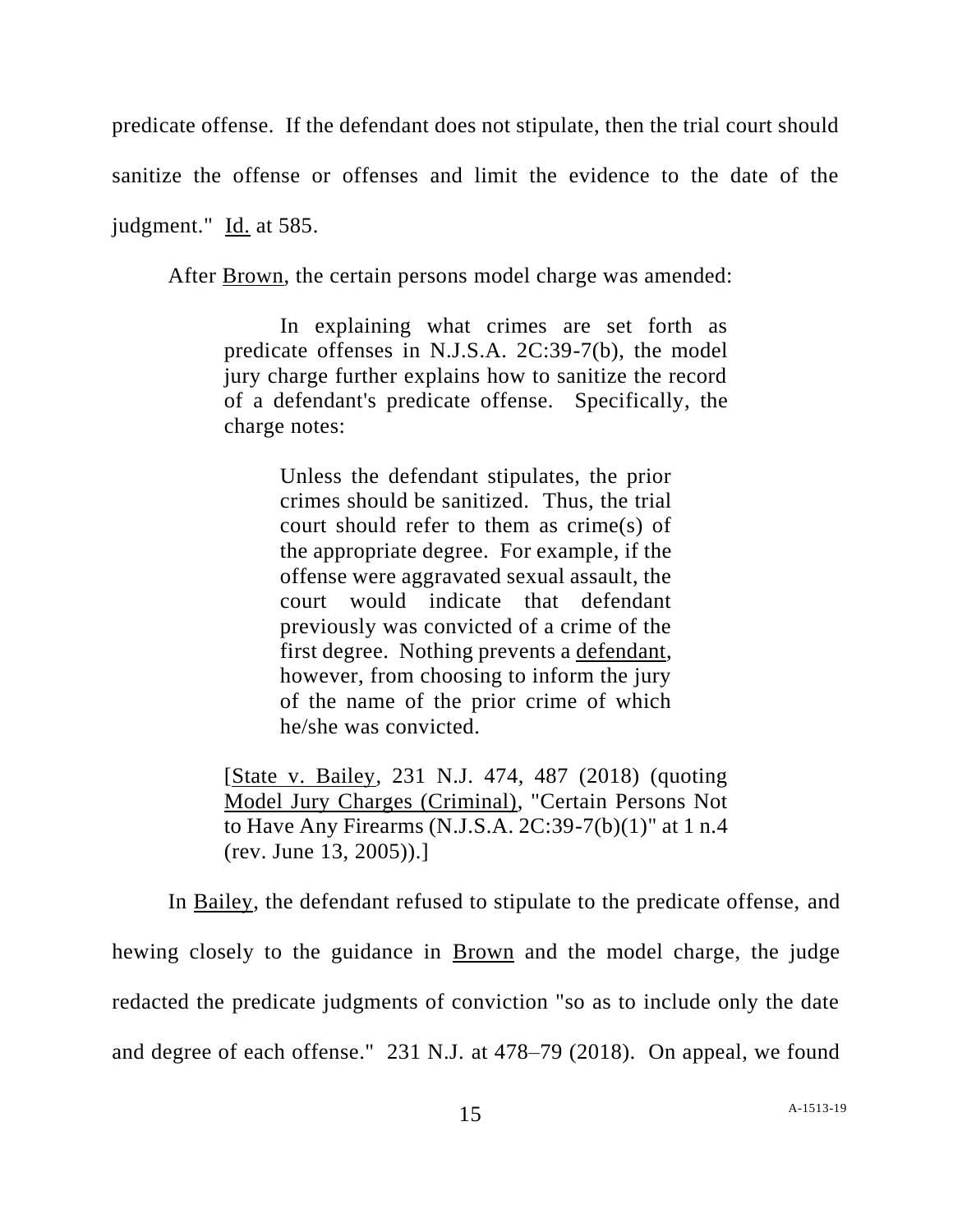the continued use of the model charge "disquieting," because the State introduced "no proof of any predicate crime"; nonetheless, we affirmed the defendant's conviction finding any error was invited. Id. at 480.

The Court reversed, holding "[t]he over-sanitization called for in the model charge inject[ed] a constitutional defect into any trial on a certain persons offense where a defendant declines to stipulate," because it relieved the State of "prov[ing] that the defendant was convicted of an enumerated predicate offense and later possessed a firearm." Id. at 488. The Court explained:

> If a defendant chooses to stipulate, evidence of the predicate offense is extremely limited: "[t]he most the jury needs to know is that the conviction admitted by the defendant falls within the class of crimes that . . . bar a convict from possessing a gun[.]" A defendant who stipulates can therefore prevent the State from presenting evidence of the name and nature of the offense. Provided that the stipulation is a knowing and voluntary waiver of rights, placed on the record in defendant's presence, the prosecution is limited to announcing to the jury that the defendant has committed an offense that satisfies the statutory predicate-offense element.

> [Ibid. (alterations in original) (emphasis added) (quoting Old Chief v. United States, 519 U.S. 172, 190– 91 (1997)).]

However, "[w]hen a defendant refuses to stipulate to a predicate offense under the certain persons statute, the State shall produce evidence of the predicate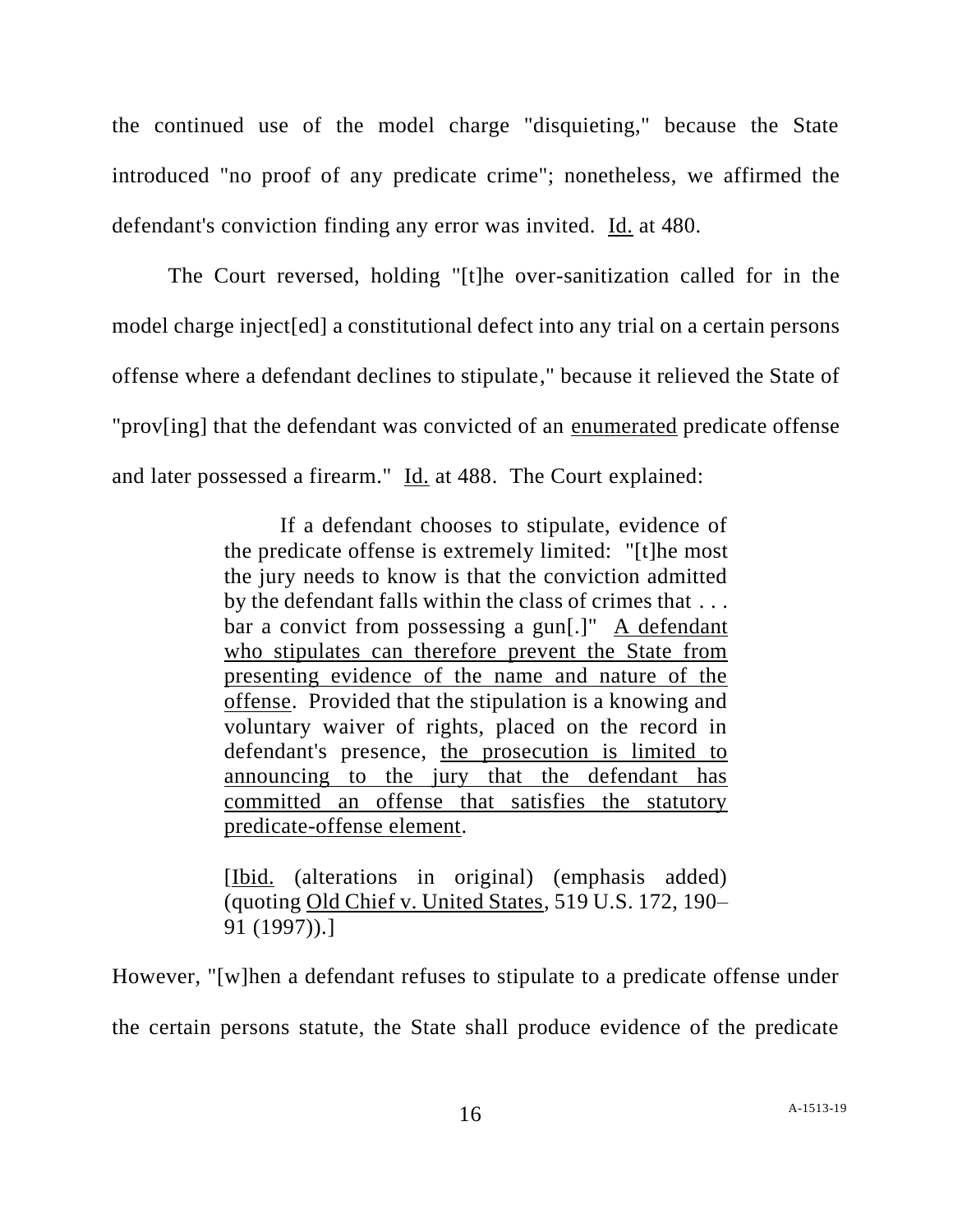offense: the judgment of conviction with the unredacted nature of the offense, the degree of offense, and the date of conviction." Id. at 490–91. The Court also concluded the invited error doctrine did not apply "because the error cut mortally into defendant's due process right to have the jury decide each element beyond a reasonable doubt." Id. at 490. The Court referred the matter to its Committee on Model Criminal Jury Charges for revision. Id. at 491.

The Committee's action was swift. The current certain persons model jury charge provides: "If defendant is stipulating to the predicate offense, do not read the crime listed in the Certain Persons count." Model Jury Charges (Criminal), "Certain Persons Not To Have Any Firearms (N.J.S.A. 2C:39-  $7(b)(1)$ " at 1 n.3 (revised Feb. 12, 2018) (emphasis added). Citing Brown and Bailey, the charge now instructs judges

> if defendant stipulates to the offense, the jury must be instructed only that defendant was convicted of a predicate offense[]. Defendant's stipulation must be a knowing and voluntary waiver of rights, placed on the record in defendant's presence; the prosecution is limited to announcing to the jury that the defendant has committed an offense that satisfies the statutory predicate-offense element.

[Ibid. n.6 (emphasis added).]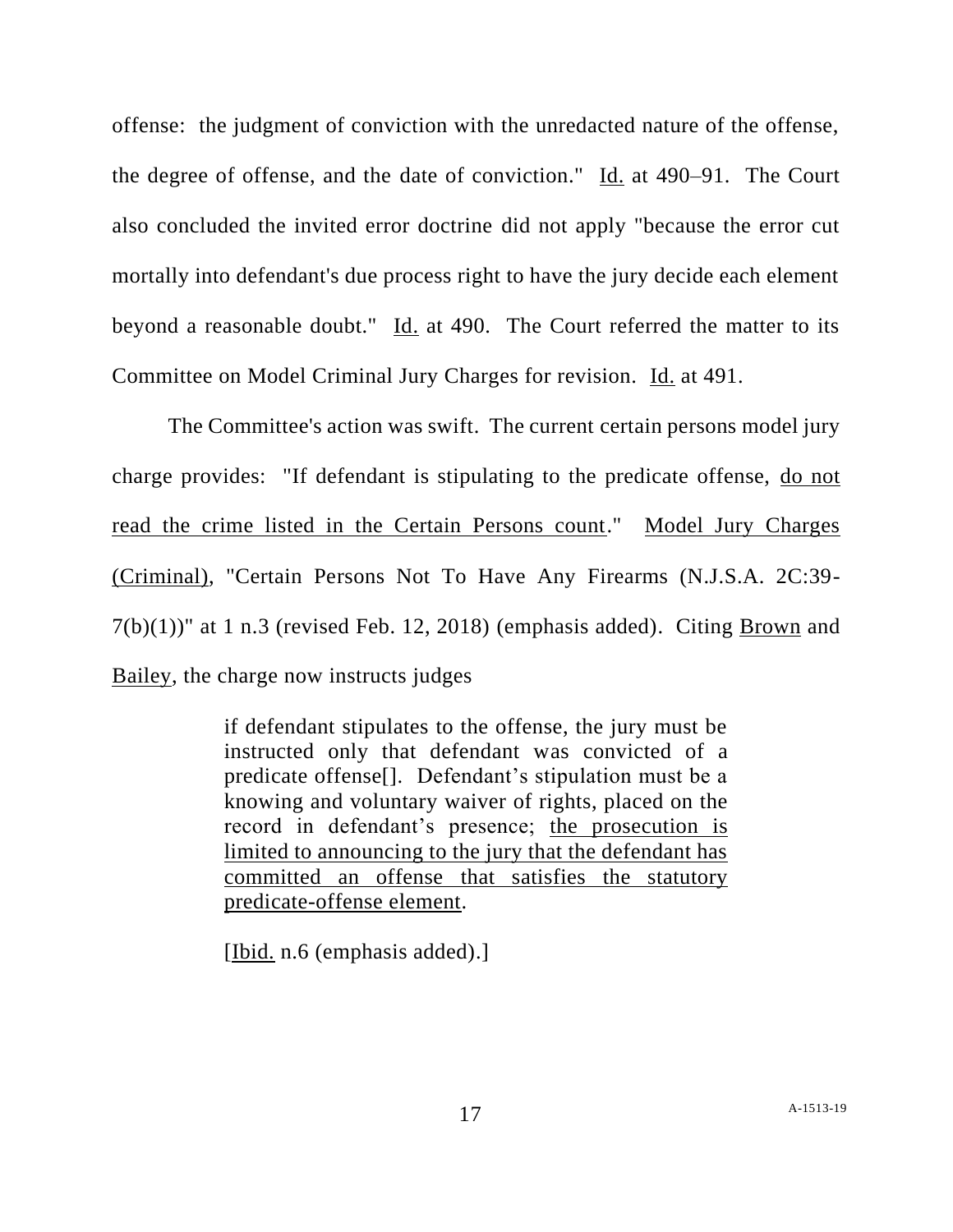The model charge for subsection (j), however, only provides the following footnote: "If defendant is stipulating to the predicate offense, do not read the crime listed in the Certain Persons count." Id. at 1 n.1.

We have long recognized that in a prosecution under N.J.S.A. 2C:39-7(b), the court must permit a defendant to stipulate to the predicate conviction. State v. Alvarez, 318 N.J. Super. 137, 152–54 (App. Div. 1999); see also Old Chief, 519 U.S. at 191 (holding "it was an abuse of discretion to admit the record when an admission was available"). As future Justice Virginia A. Long wrote for our court, "[t]he specifics of defendant's prior crimes have no evidentiary significance beyond a stipulation that defendant falls within the class of offenders our Legislature thought should be barred from possessing weapons." Alvarez, 318 N.J. Super. at 153. See Bailey, 231 N.J. at 488 ("[T]he prosecution is limited to announcing to the jury that the defendant has committed an offense that satisfies the statutory predicate-offense element."). We see no principled reason why these same tenets should not apply to prosecutions under subsection (j).

In this case, however, defense counsel both stipulated that defendant had previously been convicted of a predicate crime enumerated in N.J.S.A. 2C:43- 7.2(d) and agreed the jury would be told of the specific crime, kidnapping in the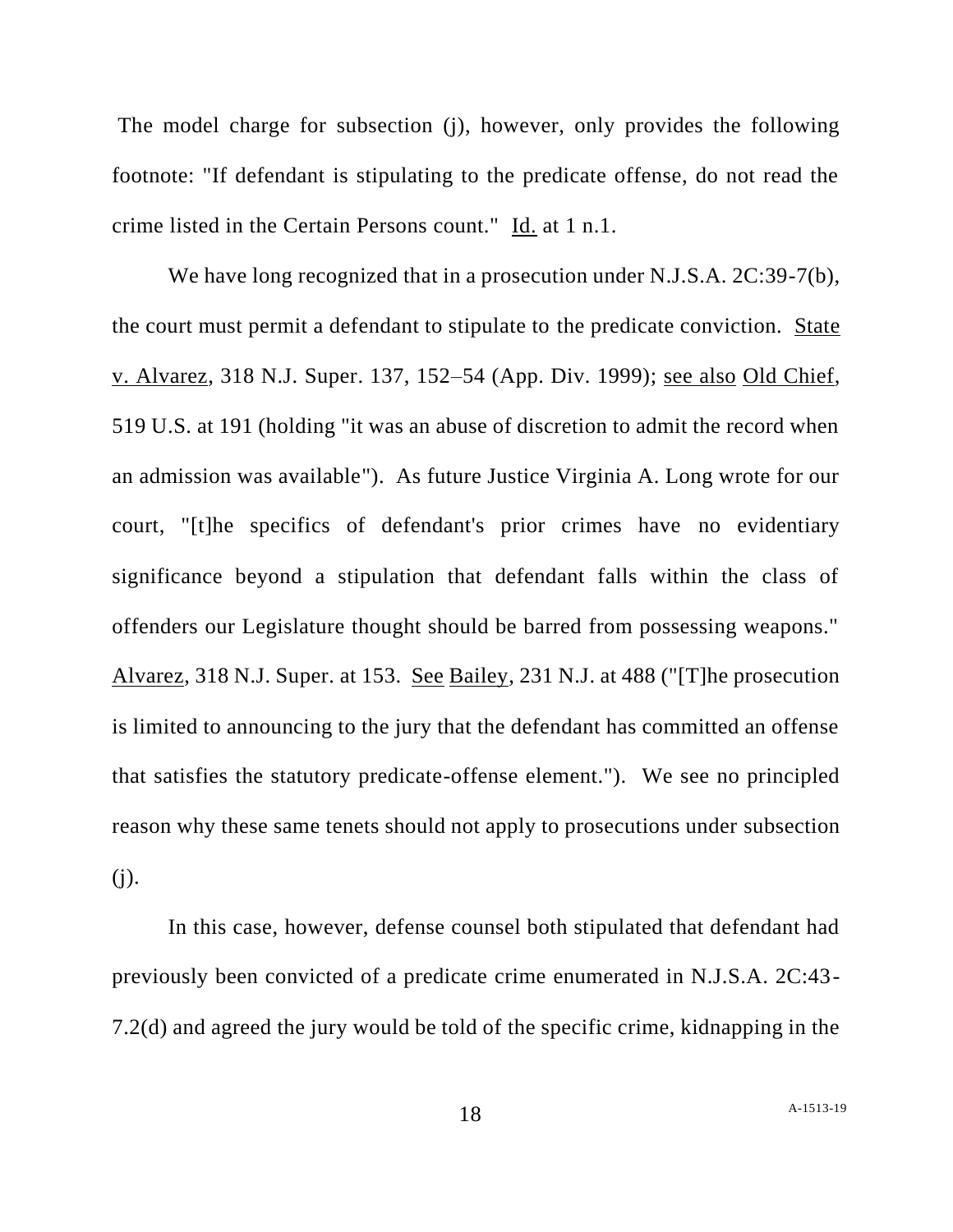first degree. Additionally, despite entering a stipulation, counsel only voiced limited objection to introduction of the actual judgment of conviction in evidence, redacted only to delete the "penalties" imposed; during deliberations therefore, the jury had a document stating defendant had been convicted of firstdegree kidnapping in 1989.

Undoubtedly, the judge's failure to "sanitize" defendant's kidnapping conviction does not provide a basis to reverse because any error in that regard was invited. See State v. A.R., 213 N.J. 542, 561 (2013) ("Under that settled principle of law, trial errors that 'were induced, encouraged or acquiesced in or consented to by defense counsel ordinarily are not a basis for reversal on appeal.'" (quoting State v. Corsaro, 107 N.J. 339, 345 (1987))). And, unlike Bailey, defense counsel's decision in this case did not relieve the prosecutor of the requirement to prove all elements of the offense, a structural error that the Court in Bailey held could not be harmless. As the State argued before us, defendant was free to stipulate and free to choose what that stipulation would be.

Defendant's argument in his pro se brief that trial counsel provided ineffective assistance because she agreed to stipulate to a qualifying predicate crime lacks sufficient merit to warrant discussion in a written opinion. R. 2:11-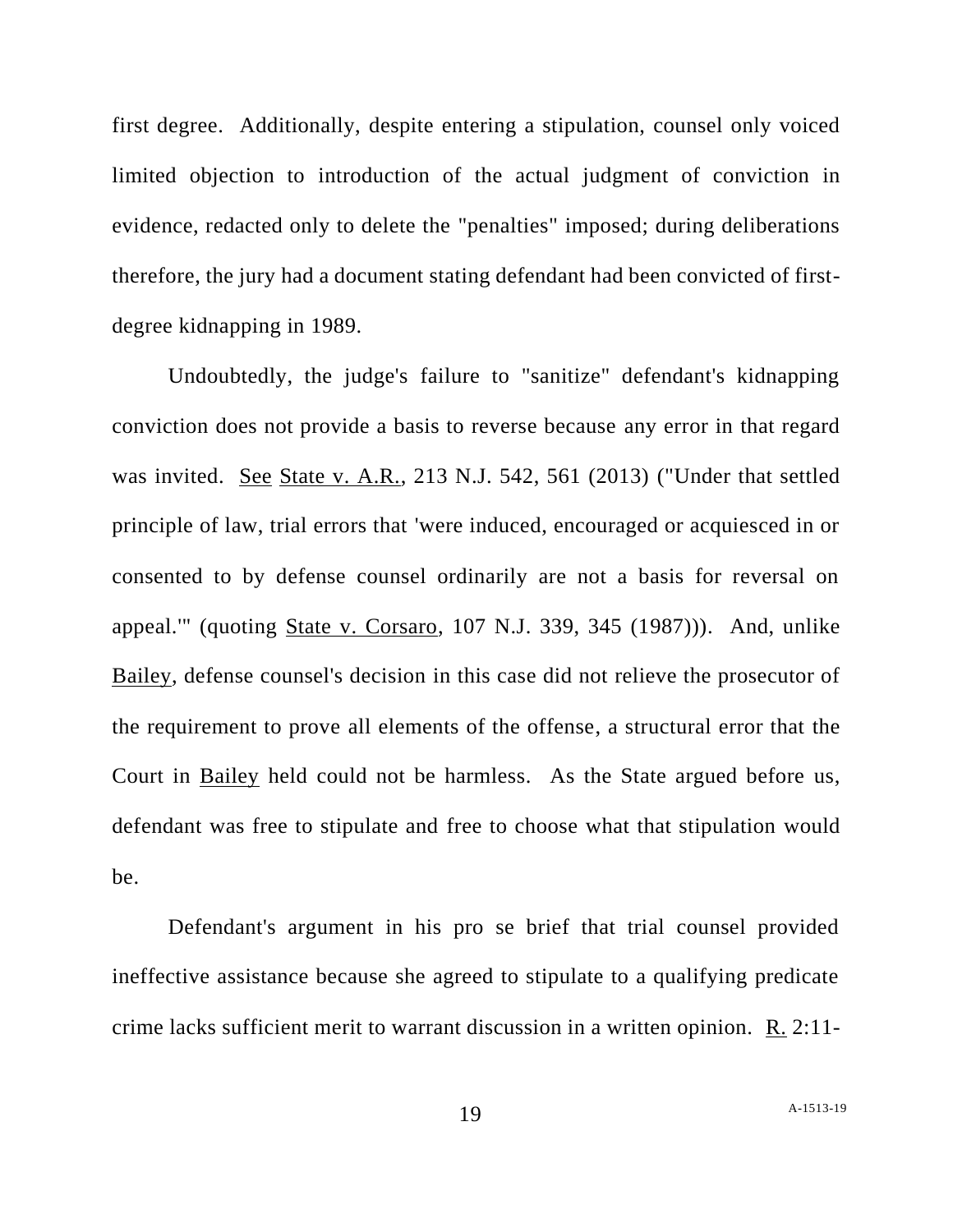3(e)(2). Counsel's decision to stipulate, particularly when the State had a judgment of conviction available for introduction in evidence, made eminent good sense; not so, however, as to counsel's decision to agree to a stipulation that identified the predicate crime and not object to admission of the redacted judgment of conviction that included the same information.

"Generally, ineffective assistance of trial counsel claims are not entertained 'on direct appeal because such claims involve allegations and evidence that [normally] lie outside the trial record.'" State v. Veney, 409 N.J. Super. 368, 386–87 (App. Div. 2009) (alteration in original) (quoting State v. Castagna, 187 N.J. 293, 313 (2006)). "However, when the trial itself provides an adequately developed record upon which to evaluate defendant's claims, appellate courts may consider the issue on direct appeal." Ibid. (quoting Castagna, 187 N.J. at 313). As in Veney, we largely agree that this is such a case.

To prevail on an ineffective assistance of counsel (IAC) claim, a defendant must satisfy the two-prong test set forth in Strickland v. Washington, 466 U.S. 668, 694 (1984), and recognized by our Supreme Court in State v. Fritz, 105 N.J. 42, 58 (1987). A defendant must first show "that counsel made errors so serious that counsel was not functioning as the 'counsel' guaranteed . . . by the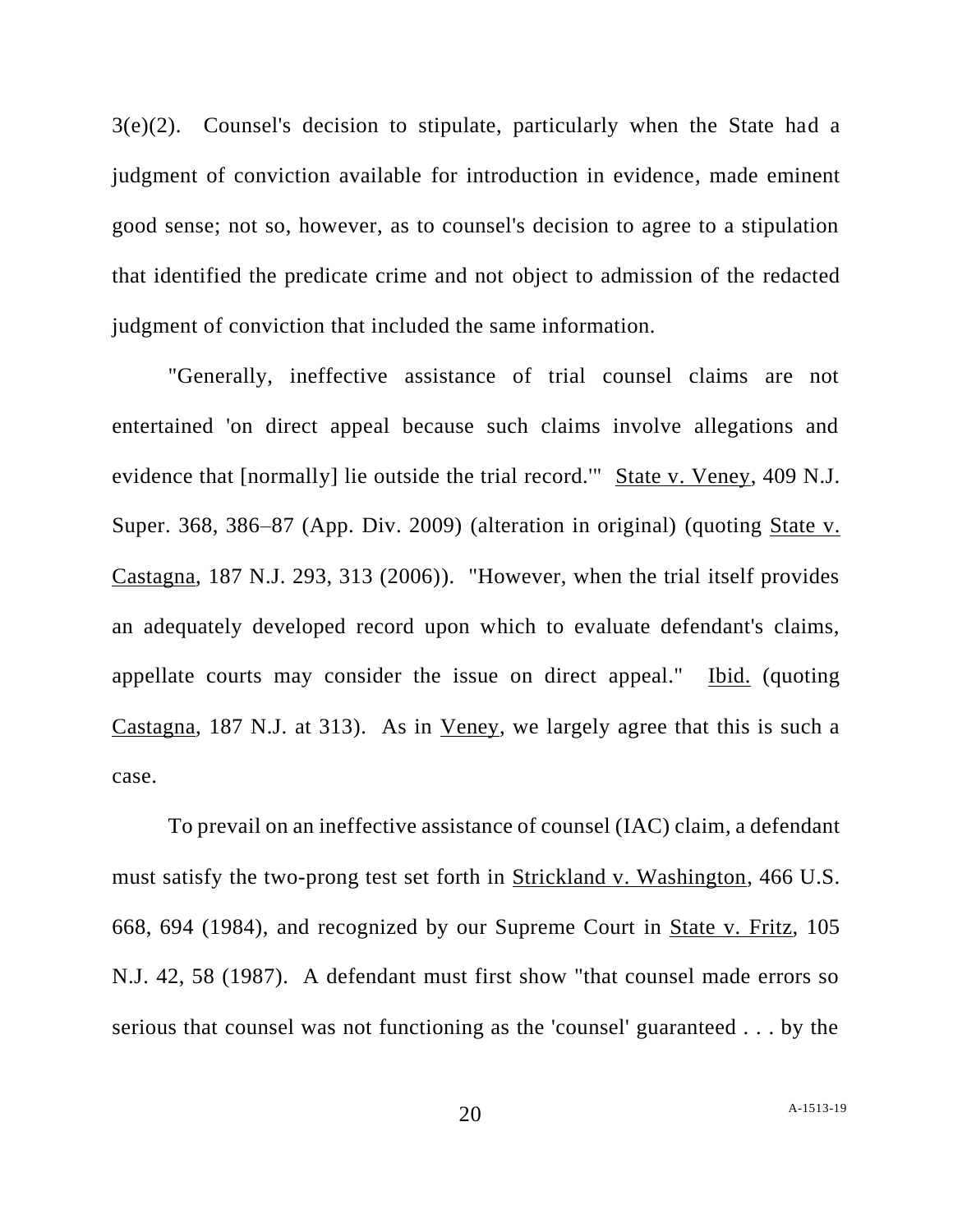Sixth Amendment." Fritz, 105 N.J. at 52 (quoting Strickland, 466 U.S. at 687). As to this prong, "there is 'a strong presumption that counsel's conduct falls within the wide range of reasonable professional assistance,' [and t]o rebut that strong presumption, a defendant must establish that trial counsel's actions did not equate to 'sound trial strategy.'" Castagna, 187 N.J. at 314 (quoting Strickland, 466 U.S. at 689). Defense counsel's decision to tell the jury that her client was convicted of first-degree kidnapping, when the actual crime need not have been disclosed, was the result of deficient performance, not sound trial strategy, as the State contends in its supplemental brief.

Additionally, to succeed on an IAC claim, a defendant must prove he suffered prejudice. Strickland, 466 U.S. at 687. A defendant must show by a "reasonable probability" that the deficient performance affected the outcome. Fritz, 105 N.J. at 58. "A reasonable probability is a probability sufficient to undermine confidence in the outcome." State v. Pierre, 223 N.J. 560, 583 (2015) (quoting Strickland, 466 U.S. at 694; Fritz, 105 N.J. at 52). In general, "only an extraordinary deprivation of the assistance of counsel triggers a presumption of prejudice." State v. Miller, 216 N.J. 40, 70 (2013) (citing Bell v. Cone, 535 U.S 685, 695–96 (2002)).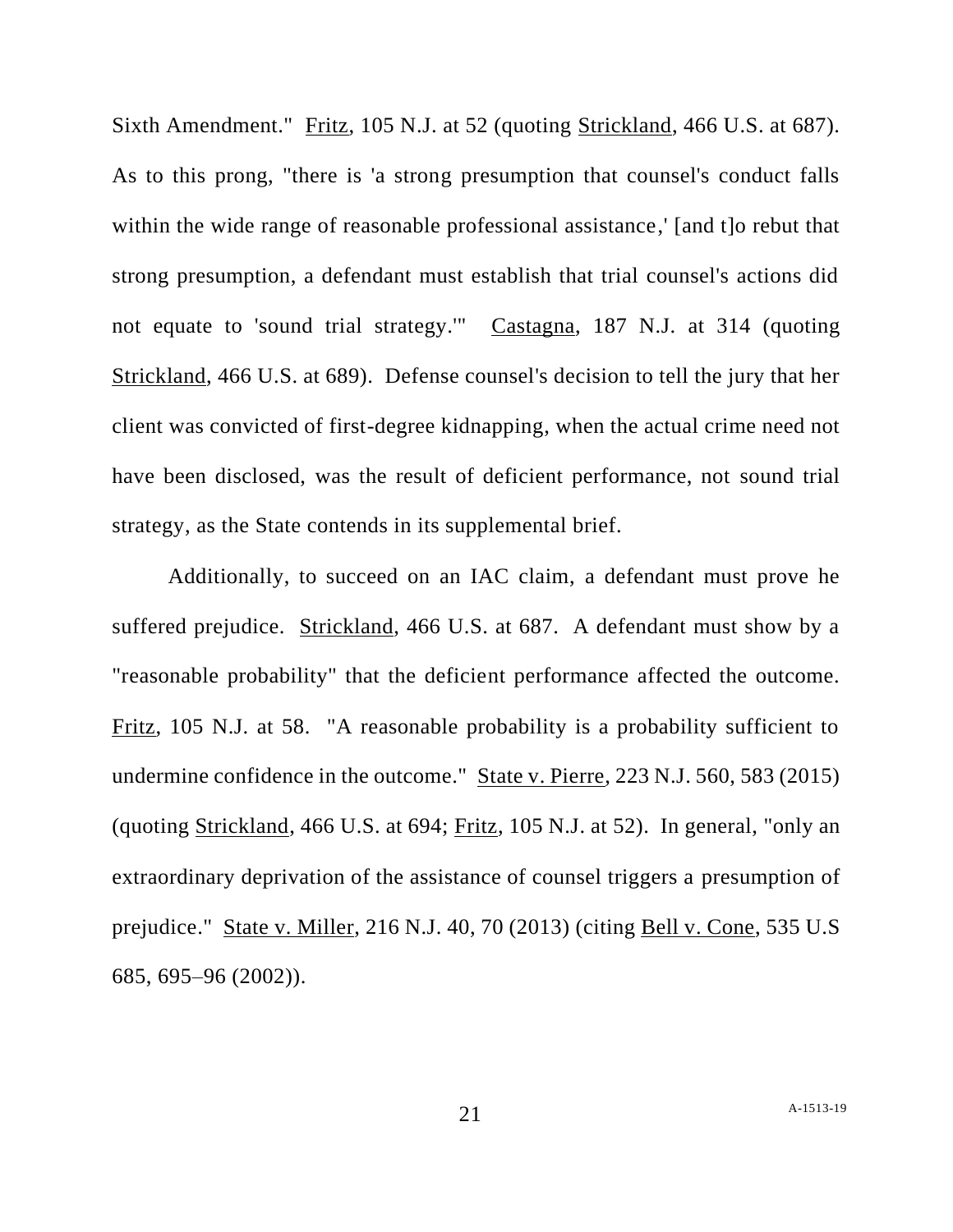In Veney, among other things, the defendant was charged with the possessory weapon offense under N.J.S.A. 2C:39-5(b), and the certain persons offense under N.J.S.A. 2C:39-7(b). 409 N.J. Super. at 373. Like here, the prosecutor dismissed all counts of the indictment against the defendant, including count one that charged him with unlawful possession, and tried the case solely on the certain persons offense. Id. at 374. The jury convicted the defendant, but the judge subsequently granted his motion notwithstanding the verdict, finding the defendant's prior conviction was not for one of the statutory predicate crimes. Id. at 375. The defendant then pled guilty to the unlawful possession of a handgun, count one of the indictment. Id. at 376–77.

On direct appeal, the defendant raised an IAC claim. Id. at 377. We rejected the defendant's contention that counsel provided ineffective assistance because prosecution of count one was barred by principles of double jeopardy. Id. at 382. However, we concluded the defendant's subsequent prosecution under count one violated the Code's "mandatory joinder provision," N.J.S.A.  $2C:1-8(b)$ , and Rule  $3:15-1(b)$ , and was fundamentally unfair. Id. at  $384-85$ . We also determined that the existing record was sufficient to conclude the defendant satisfied the two prongs of Strickland. Id. at 387. We held that defense counsel's failure to move for formal dismissal of count one prior to the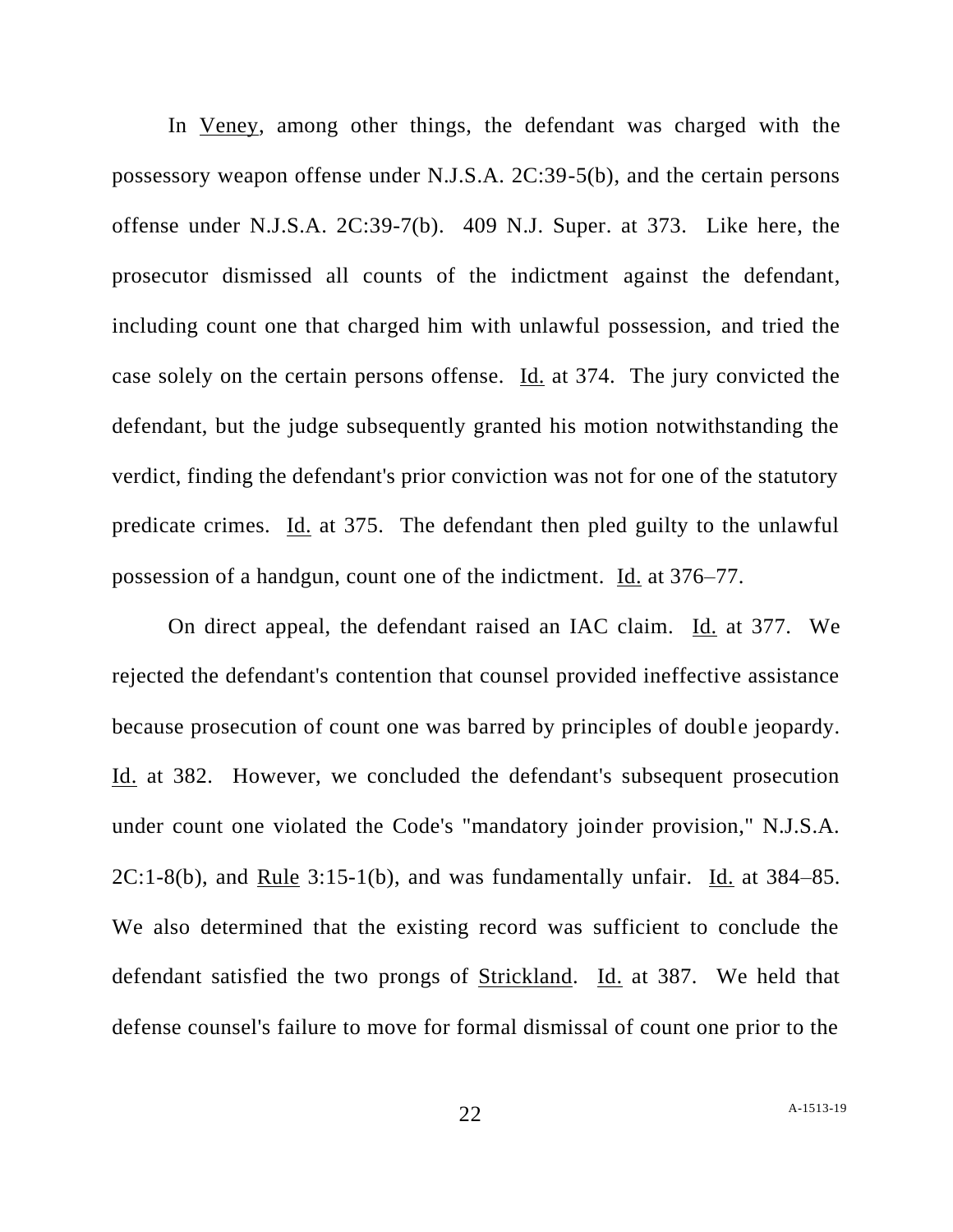defendant's guilty plea "cannot be deemed trial strategy," and that failure "denied [the] defendant the effective assistance of trial counsel." Id. at 388.

In State v. Allah, the Court considered the defendant's IAC claim on the existing record and concluded that trial counsel's failure to file a meritorious motion to dismiss a second prosecution on double jeopardy grounds demonstrated deficient performance, finding "[n]o assertion of strategy complicates this analysis." 170 N.J. 269, 285 (2002). The Court also found the defendant had been prejudiced, noting "[a]t the very least, had counsel filed the motion, defendant's claim of double jeopardy would have been preserved. Counsel's inaction plainly prejudiced defendant." Id. at 286.

Unlike Veney and Allah, where the defendants were forced to undergo a second trial or enter a guilty plea because of counsel's deficient performance, defendant here received competent representation in all aspects of the trial, but for the admission of evidence that he had been convicted previously of kidnapping in the first degree. Yet, it is indeed difficult to see how permitting the jury to know the nature of defendant's prior conviction, when an avoidable alternative was available, did not affect the outcome of the case. Fritz, 105 N.J. at 58. As we said in State v. Hooper,

> We acknowledge that situations such as the one we confront in this case, where the record on the post-trial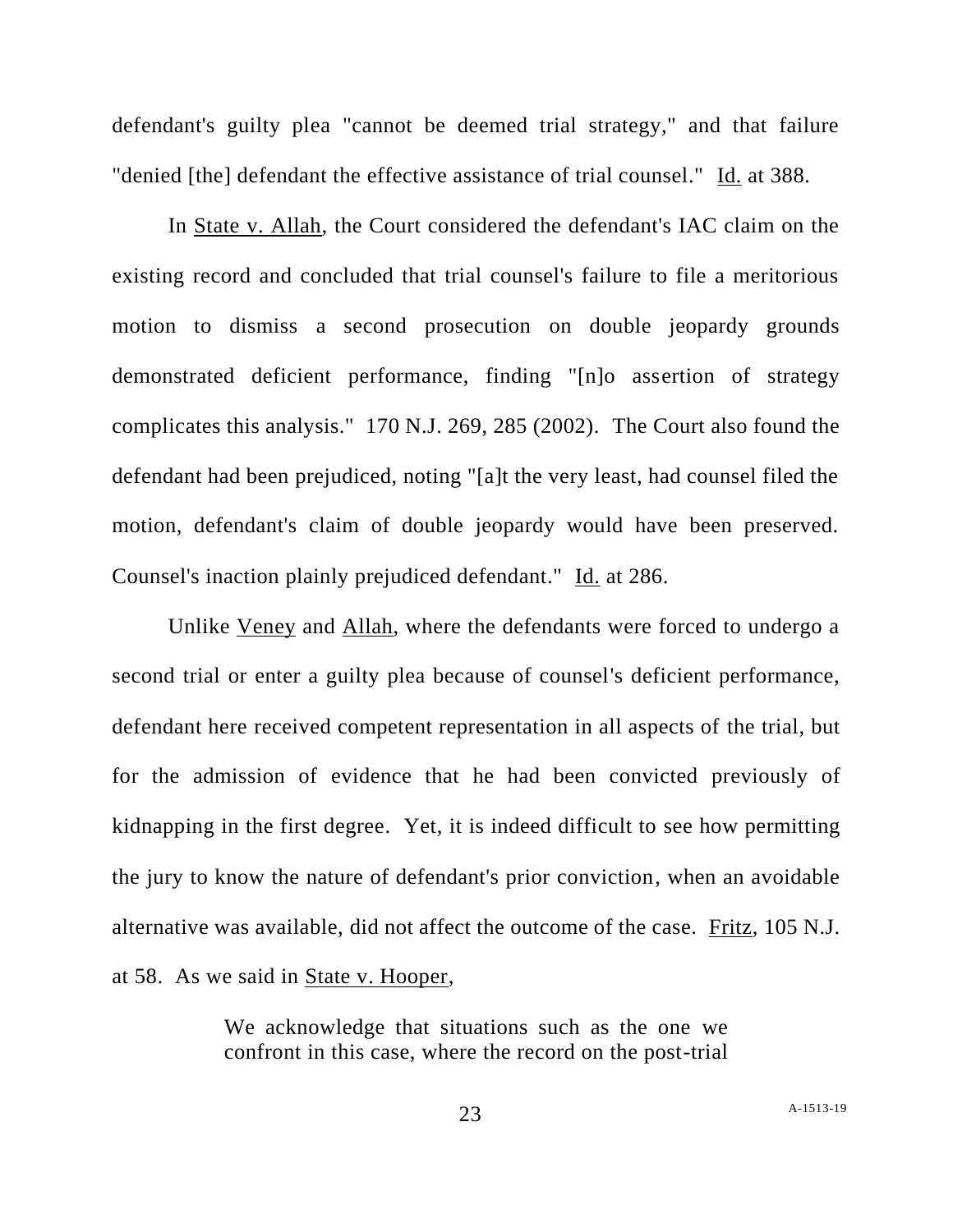motion contains all the facts necessary to establish a prima facie case of ineffective assistance of counsel, are rare. But when circumstances permit, a defendant is entitled to the court's prompt review of the claim.

[459 N.J. Super. 157, 180–81 (App. Div. 2019) (citing Allah, 170 N.J. at 285).]

Nonetheless, because we think it fair defendant and the State have an opportunity to address the IAC claim as now framed in this opinion, we remand the matter to the trial judge to immediately conduct a hearing regarding trial counsel's decisions: 1) to enter into a stipulation that provided the jury with evidence of defendant's prior conviction for first-degree kidnapping; and 2) to consent to admission of a minimally redacted judgement of conviction that included the specific crime.

Although the court may inquire as to counsel's reasons for making these decisions, we have already concluded on this record that those decisions demonstrate deficient performance as a matter of law. The judge shall only consider whether defendant has met the second prong of the Strickland/Fritz standard. We leave the conduct of the hearing, including additional testimony if necessary, to the judge's sound discretion. If considering the strengths and weaknesses of the State's case the judge concludes by a "reasonable probability" that counsel's deficient performance affected the outcome of the trial, Fritz, 105